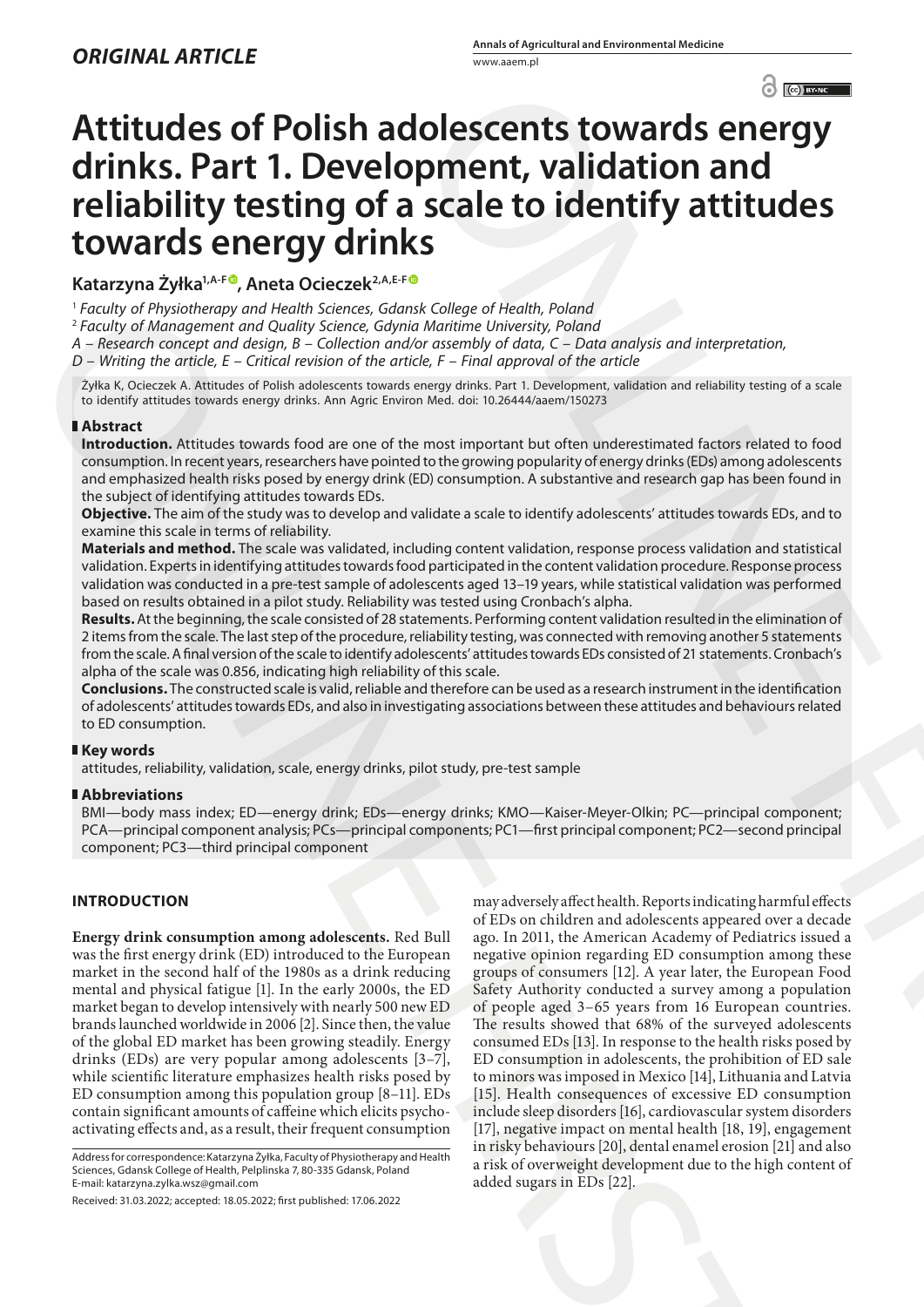**Attitudes towards food and their association with eating behaviours.** ED consumption and its relationship to various aspects of adolescent life have been extensively analyzed in recent years. Among such publications, there were also research papers which aimed to identify attitudes towards EDs as a factor that may constitute a premise underlying their consumption. Attitudes are defined as a tendency to evaluate a specific object [23, 24] and are also often understood as a combination of three components: cognitive—related to knowledge, opinions and beliefs about a given object, affective—expressing emotions felt towards that object, and behavioural—which can be perceived as a tendency to behave in a particular way towards the object [25, 26]. Identification of attitudes makes it possible to modify these attitudes, and in the longer term also to control or even change behaviours related to the attitude object. An analysis of literature data showed an association between attitudes towards a specified type of food and behaviours related to its consumption. An example in this case is the research carried out as part of the GEBaHealth Project on the associations between healthand taste-related attitudes, and nutritional behaviours of Polish girls and women aged 13–21. The authors showed that positive attitudes towards health were associated with healthy eating behaviours manifested through the consumption of vegetables and fruits. By way of contrast, negative attitudes towards natural food products, as well as positive attitudes towards sweets and positive attitudes towards using food as a reward, were associated with eating behaviours less beneficial for health [27]. In turn, Koo et al. demonstrated that Malaysian children with positive attitudes towards whole grains consumed whole grains more often than children with negative attitudes towards these products [28]. behavioral —which can be precised a sate network using the<br>havioral density in a particular way towards the object (25,26). Mentitation statement<br>of a titute in a particular way towards the order there are the proposition

An attitude is a hypothetical construct. As a result, it cannot be assessed by observation [23]. It is worth mentioning that there are explicit attitudes, i.e. those whose identification depends on the respondents' declarations, and implicit attitudes, i.e. attitudes that are triggered automatically and whose assessment is based on the use of such instruments as the implicit association test [29]. Supporters of identifying implicit attitudes often question the sense of investigating explicit attitudes. The most frequent objection is the low credibility of the results. Study participants tend to present themselves in a more favourable light, which is why they sometimes provide answers that are not true [30]. However, a meta-analysis of 61 studies on the associations between attitudes and behaviours demonstrated that explicit attitudes had a stronger impact on consumer and voting behaviours than implicit ones. Thus, identification of explicit attitudes towards food related to eating behaviours classified as consumer behaviours is supported by the results of the aforementioned meta-analysis [31, 32].

Although investigations into the role of attitudes in affecting behaviours have been conducted for several decades, a review of research papers showed that the issue of attitudes identification remains underexplored. Mistakes have been made in this field, ranging from designing empirical research to the analysis and interpretation of the obtained results. This, in turn, may indicate a problem already at the level of defining attitudes. The problem is that knowledge, beliefs, opinions and even behaviours related to a specific object, are often equated with attitudes towards that object. In fact, these terms are connected with attitudes; however, knowledge, beliefs and opinions are considered to be factors that may

affect attitudes, while behaviours are perceived as a factor that may be determined by attitudes. Therefore, mistakes made in defining attitudes lead to the adoption of an incorrect methodology [33].

According to the most frequently used method, explicit attitudes are identified based on results obtained by expressing a position in relation to a set of selected statements (items) with both positive and negative overtones, and the number of these two types of statements should be similar. Each statement should be addressed using a Likert scale, which reflects the degree of agreement with the statement. When using the 5-point Likert scale and responding to positive statements, the answer 'I strongly disagree' is given 1 point and the answer 'I strongly agree' is given 5 points. In turn, re-coding is deployed, i.e. scoring inversion, in the case of negative statements. The sum of the points received by each respondent allows identification of an attitude as a positive, a negative or an ambivalent/a neutral attitude. The results should be considered in relation to the theoretical range of points, i.e. the highest possible total number of points [23].

**Literature review on attitudes towards EDs.** By analyzing the titles and contents of publications on attitudes towards EDs, some research papers were identified which, in fact, did not deal with the issue of attitudes. An example is an article in which, instead of identifying medical students' attitudes towards EDs, behaviours related to ED consumption, such as the regularity and circumstances of ED consumption, as well as cigarette smoking, coffee consumption and alcohol consumption, depending on the regularity of ED consumption, were evaluated [34]. In another study, instead of assessing attitudes towards energy shots, nurses' opinions on the adverse effects of energy shot consumption and opinions on the content of vitamins and minerals in these products, were examined. The results were presented as the proportion of respondents answering these questions in a specific way [35]. Attempts were also made to study Olympic athletes' attitudes towards EDs, dietary supplements and doping, by formulating a direct question asking the respondents to indicate a positive, a negative or a neutral attitude towards these objects [36]. Similarly, in a study conducted in China, adolescents were asked about their own attitudes and attitudes of their parents towards EDs [37]. According to the literature, attitudes, as other psychological constructs, are hypothetical and unobservable; therefore, attitudes cannot be assessed based on answers to a direct question on respondents' attitudes towards a specific object [23, 38]. Is food and their mass<br>channel with exting a trierativation, solic behavious are previous and<br>anomogene and consider the similar term in the similar term in the similar term<br>in the similar mass of the similar term in the

Another example is the research in which opinions and behaviurs of Turkish students regarding consumption of EDs, sports drinks and ergogenic substances were assessed, although the title of the article suggested identification of attitudes [39]. A similar mistake concerns the study in which only adolescents' behaviours regarding ED consumption and the level of knowledge about EDs were determined, even though the study aimed to explore behaviours, knowledge and attitudes towards EDs [40]. In another article, attitudes were presented in the form of quotations about the opinions of adolescents on caffeinated drinks [41]. In turn, in a study conducted by Russian researches, opinions on the harmful effects of EDs on health, and information about the frequency and purposes of ED consumption, including consumption of EDs of specific brands, were evaluated, instead of identifying attitudes towards EDs [42].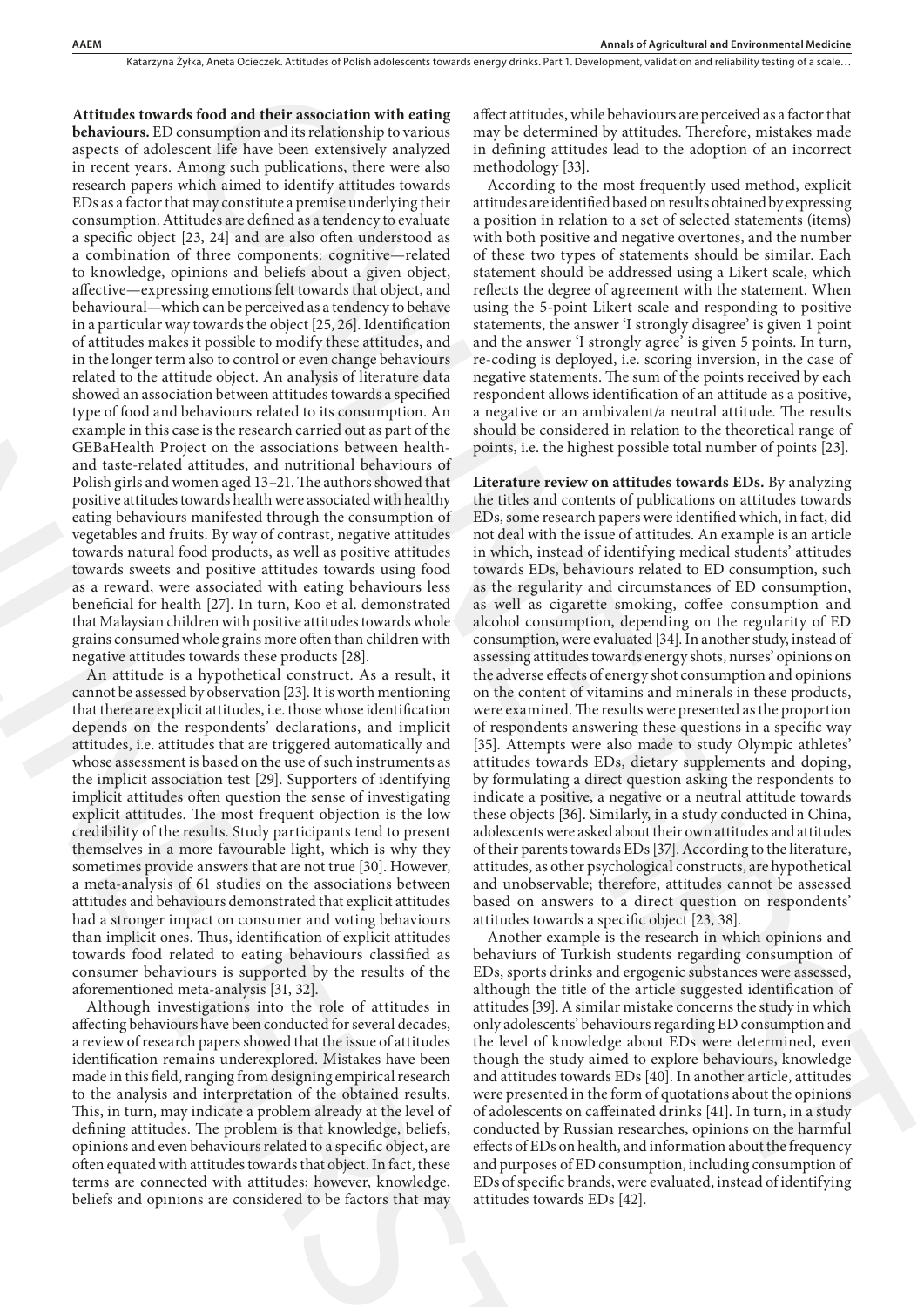Analysis of the literature on attitudes towards EDs showed that authors have made another mistake by averaging the results. In one of the research papers showing such a mistake, instead of identifying an attitude of each of the respondents based on all the scale-building statements, and then presenting the distribution of results in a surveyed sample, the average number of points for each of the statements was calculated. In the next step of the study, the mean value of individual statements, which was interpreted as a final result used to identify attitudes towards EDs in Tri-City adolescents (northern Poland), was computed. Thus, one value was obtained for the surveyed sample, instead of analyzing the distribution of the results [43]. An attitude towards a certain object is characteristic of an individual and, as such, should represent the total result of each respondent. The group of respondents or the studied sample is characterized by a distribution of attitudes, and this distribution cannot be assessed based on the average values of points obtained by all survey participants responding to individual scale-building statements, namely based on one number. The research procedure used in the cited study can be compared to the assessment of nutritional status of a given population using the average body mass index (BMI) value. Even if the average BMI value for this population is within the normal range and can be interpreted as normal body weight, this result does not provide any information about the percentage of people who are underweight, normal weight, overweight or obese in this population. Similarly, the discussed paper failed to show the distribution of attitudes towards EDs. All of the results were averaged; hence, respondents' attitudes towards the research subject were not identified. Ultimately, the percentage of adolescents expressing positive, negative and ambivalent/ neutral attitudes towards EDs was not determined. distinctive two strained to the same stationary in the same stationary and the same stationary and the same stationary and the same stationary and the same stationary and the same stationary and the same stationary and th

### **OBJECTIVE**

A critical analysis of the literature showed that there is a substantive and research gap in the issue of identification of attitudes towards EDs. Taking into account the fact that EDs are very popular among adolescents, and the fact that frequent consumption of EDs may pose health risks, it seems reasonable to identify attitudes towards EDs in this age group. Identifying attitudes towards EDs would allow the investigation of associations between these attitudes and variables, such as gender and socio-economic factors, and associations between attitudes and behaviours related to ED consumption. Since these attitudes have not been identified in any age group, and especially in the group of adolescents who are most exposed to the adverse effects of these beverages, the current study aimed to develop and validate a scale to identify adolescents' attitudes towards EDs, and to examine this scale in terms of reliability.

## **MATERIALS AND METHOD**

**Sample selection for a main study.** The main study was conducted in 2018 among 709 adolescents aged 13–19 years, who were students of middle schools and high schools. The choice of adolescents aged 13–19 years as a study sample was due to the fact that, according to the scientific papers, it is an age group characterized by a high consumption of EDs,

and at the same time, the age group insufficiently studied for attitudes towards EDs and their associations with ED consumption.

The schools participating in the survey were randomly selected from among middle schools and high schools located in Pomeranian Province of northern Poland. Stratified random sampling was used. The study area was divided into two strata: the first—middle schools and high schools located in the cities of the Pomeranian Province with more than 20,000 inhabitants, the second—middle schools and high schools located in rural areas of the same province. One middle school and one high school were selected in the first and second strata. As a result, students of schools located in urban and rural areas, including students of two middle schools and two high schools, participated in the research. The sample of the main study was not a representative sample for the population of middle school and high school adolescents in Poland.

Before starting the survey, permission was obtained from the principals of the above-mentioned educational institutions. The principals decided which classes could be surveyed. Moreover, in the case of underage students, only those students whose parents or legal guardians consented in this regard by signing the appropriate form participated in the study. The survey was conducted using anonymous questionnaires, in accordance with the guidelines of the Declaration of Helsinki.

**Sample selection for a pre-test and for a pilot study.** Data allowing for scale validation was collected in 2018, before conducting the main study. Performing the validation procedure was connected with the necessity to collect data in two different samples of adolescents—the pre-test sample and the pilot sample. The pre-test sample participated in response process validation, while the pilot sample was involved in the study conducted to perform statistical validation. The adolescents belonging to these samples attended the same secondary schools and high schools as the main study participants, but they were students of different classes. The adolescents participating in the pretest and those participating in the pilot study were excluded from the main study to eliminate the potential impact of knowing the scale-building statements on responding in the main study. ovel and at the same time, the age group insoficiently studied<br>g the for attitudes towards EDs and their associations with ED<br>takes, consumption.<br>
Consumption.<br>
The factool participating in the survey wave randomly then ei

The pre-test sample consisted of 33 respondents, of whom 20 were girls (60.61%). Data on variables other than gender were not assessed due to the fact that there was no need to evaluate their impact on the results of validation. According to information presented by Yusoff, the minimum number of participants of response process validation is 10; however, the majority of the studies analyzed by him involved at least 30 respondents [44]. Therefore, the current study met the criteria on the minimum sample size of this step of validation procedure.

The number of participants of the pilot study was determined, taking into account the fact that the minimum number of respondents in such a type of study is 5 for each scale-building statement [45]. As after performing content validation and response process validation the scale to identify attitudes towards EDs consisted of 26 statements, the pilot study should have included at least 130 respondents. The pilot sample consisted of 140 students. Thus, the condition of the minimum sample size was met. By evaluating data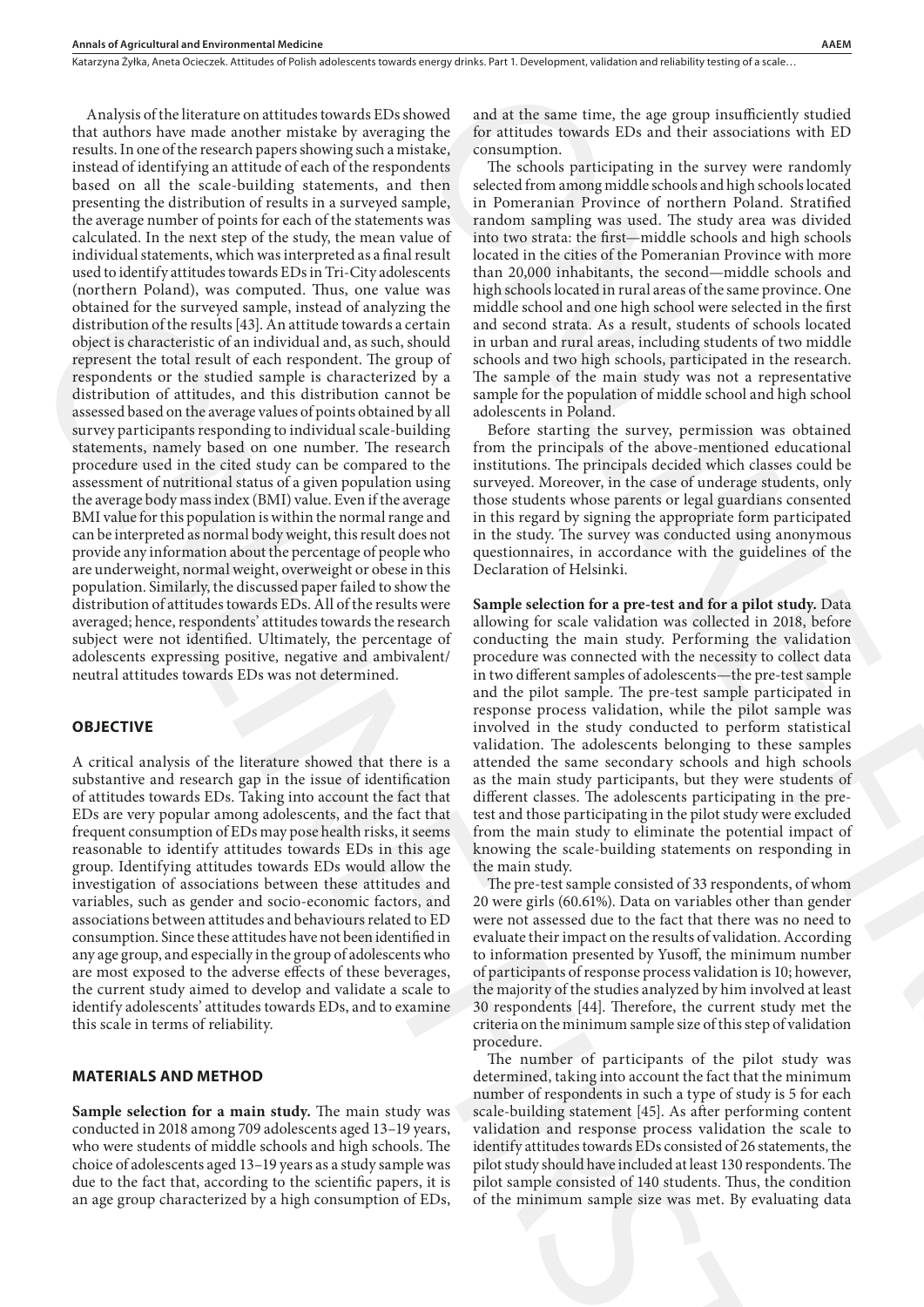on gender, it was found that girls accounted for 54.29% of the pilot sample.

**Development of the scale to identify attitudes towards EDs.**  Before developing the scale to identify attitudes towards EDs, the literature on ED consumption in adolescent population was analyzed. Based on the information gained from this analysis, a 28-item scale was developed. This scale contained the same number of the statements with positive and negative overtones. The positive and the negative statements were not placed in a sequential manner in order to prevent adolescents from being influenced by their thoughts. While developing the scale, some of the statements building the scale to measure Tri-City adolescents' attitudes towards EDs were modified (Items No. 1, 5, 6, 7, 18, 20, 21, 22 and 23 in Table 1 showing the scale after performing content validation and response process validation) and after that, these statements were used as part of our scale [43]. The author of the cited study deployed the scale for identifying attitudes towards functional food developed by Urala and Lähteenmäki [46]. The scale-building statements remained the same, but the attitude object was replaced with EDs. Although the researcher did not validate the scale and failed to correctly identify attitudes towards EDs, construction of the scale used in his study could be compared to the construction of the current scale. The scale used to identify Tri-City adolescents' attitudes towards EDs contained the same number of positive and negative statements; however, in comparison to the scale developed for the current study, the total number of statements was lower (16 statements). It is difficult to assess whether a scale containing more items is better than a scale with a lower number of items, but it seems that using a higher number of statements allows for the inclusion of more information on attitude object.

While creating the statements, knowledge on positive and negative aspects of ED consumption was used. EDs are marketed as beverages reducing tiredness, boosting energy, and improving physical and mental performance [47–50]. A literature review revealed that in recent years, ED consumption among adolescents has been mostly associated with a specific taste of EDs [4, 13, 40, 51, 52], a high level of physical activity or playing sport [53–55], and with the need for an energy boost [40, 52]. Therefore, in the current study, among the statements that could be considered positive, were those related to ED properties, such as the stimulating effects of EDs, improving well-being, improving concentration and learning, enhancing physical activity, as well as providing a source of vitamins, and allowing children and adolescents to feel like adults. These statements were mostly connected with a cognitive component of attitude, i.e. knowledge, opinions and beliefs about EDs. Among the other positive statements, were items saying that EDs are tasty and that these beverages are trendy. Such statements could be considered items associated with an emotional component of an attitude towards EDs. However, the statements with positive overtones which could be classified as belonging to a behavioral component of an attitude towards EDs, i.e. a component of an attitude expressing a tendency to behave in a particular way towards EDs, were also used. The positive statements connected with the behavioural component included the statement saying that adolescents can drink EDs. This statement could be interpreted by adolescents as a statement demonstrating that there were no contraindications for drinking EDs. The adeleccent from being influenced tylicit through two lengths within may developing the scale, some of the statements building the containt<br>scale to message in the statements building the containt<br>scale to message in the s

second statement with a positive overtone, belonging to the behavioural component of an attitude towards EDs, was the statement expressing willingness to try EDs in spite of not knowing the effects of such behaviour.

Taking into account the statements on the negative aspects of ED consumption, items connected with nutritional value of EDs (the high content of sugar and providing too much energy) and those related to the health risks of ED consumption, such as the risk of ED overdose and addictive properties of EDs, were used. It is worth mentioning that an addiction to caffeine is called caffeinism [56, 57] and that it may develop in the case of excessive consumption of products containing high amounts of caffeine, including EDs [58]. Also used in the current study was the statement that EDs are carcinogenic. Such an impact of ED consumption on health has not yet been found; however, the relationship between consumption of some food products (some substances present in food) and the risk of cancer development is quite well known [59, 60]. It was assumed that adolescents, similarly to adults, may tend to perceive food, the consumption of which poses potential health risks, as food that can lead to cancer development. Thus, this statement was used to allow for expressing negative emotions towards EDs. Among the other negative statements, were those showing that EDs should not be sold to children and adolescents, and that parents should prohibit children and adolescents from drinking EDs. It is quite difficult to assess to which component of attitudes belonged the statements mentioned in this paragraph. On the one hand, these statements might reflect adolescents' knowledge, opinions and beliefs about EDs. On the other hand, these statements could also express emotions felt towards the attitude object. In addition, it can be speculated that the emotional and cognitive components of attitudes towards EDs were strongly correlated with each other. For instance, having knowledge about the health risks of ED consumption could result in expressing negative emotions towards these beverages. According to the empirical model used by Svenningsson et al. in their study on students' attitudes towards technology, there was a relationship between the emotional and cognitive components of these attitudes. The authors suggested that it could be a two-way relationship. The cognitive component could influence the emotional component of attitudes towards technology, but on the other hand, the emotional component could influence the cognitive component of these attitudes [61]. found that girls accounted to 51.29% of - second stationers with a positive overtuon, behavior to be a since the second of the behavior in the second of the second of the second of the second of the second of the second o

**Validation and reliability testing of the scale to identify attitudes towards EDs.** The scale was validated and examined in terms of reliability. It needs to be emphasized that reliability is not a part of validation, and that the research instrument should be tested in terms of reliability after performing validation procedure. Validation enables achieving an instrument which actually measures what it is designed to measure; for example, specific constructs such as attitudes, while reliability is about consistency when measurements are repeated. Thus, on the one hand, validation differs from reliability and must be tested separately. On the other hand, validation and reliability complement each other due to the fact that reliability of an instrument must be high for valid interpretations to be made using this instrument. However, reliability does not matter if a research instrument is invalid [62]. Considering this information, the scale developed for the current study was validated using content validation,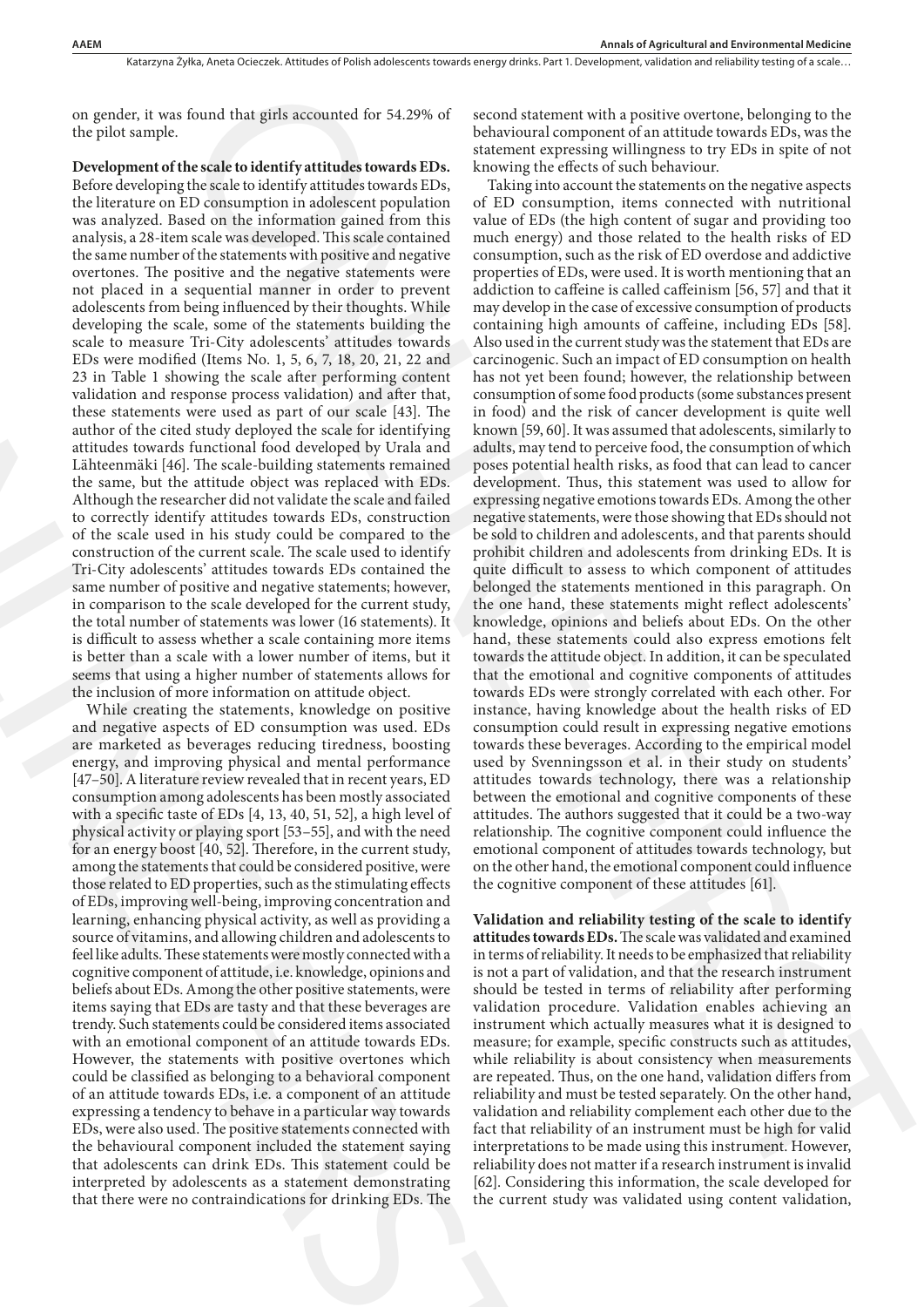- 1)*Content validation*—the degree to which elements of an instrument are relevant to, and representative of, the targeted construct for the particular assessment purpose. Involving expert judges, who evaluate statements building a scale, is recommended in this step of validation [63].
- 2)*Response process validation,* which is also known as face validation, is a relationship between the intended construct and the thought processes of subjects participating in a study. This step of validation is usually conducted in a small sample of respondents representing a final study sample [64].
- 3) *Statistical validation.* This step of validation was performed based on the results obtained in the pilot study. In this study, the adolescents were expected to respond to the scale-building statements using the 5-point Likert response format containing answers from 'I strongly disagree' to 'I strongly agree', which were assigned the number of points reflecting the increasing intensity of the feature when analyzing the results. Statements containing negation were re-coded, i.e. the scores were reversed for individual responses, assigning 1 point for the answer 'I strongly agree' and 5 points for the answer 'I strongly disagree' (Statements No. 6, 7, 9, 13, 14, 16, 17, 18, 19, 21, 24, 25 and 26 in Table 1).

- a) Preparing results on descriptive statistics (mean values and standard deviations of each of the statements).
- b)Performing varimax rotation, which is an orthogonal rotation method used to investigate the principal component (PC) structure. Varimax rotation aims to estimate uncorrelated factors with a simpler loading matrix, which is considered to be easier to interpret [65].
- c) Testing reliability of the scale using Cronbach's alpha (based on the results of the pilot study). Cronbach's alpha is the most frequently used reliability measure of multi-item research instruments, such as scales developed to identify attitudes [66, 67].
- d)Testing reliability of the scale using data obtained in the main study.

### **RESULTS**

| response process validation and statistical validation, and<br>was also examined in terms of reliability based on calculating<br>Cronbach's alpha. Validation and reliability testing were | statement). In fact, eliminating these items from the scale<br>was a reasonable step because they could be used to identify<br>attitudes towards alcohol mixed with EDs rather than to |        |            |
|--------------------------------------------------------------------------------------------------------------------------------------------------------------------------------------------|----------------------------------------------------------------------------------------------------------------------------------------------------------------------------------------|--------|------------|
| performed, including the following steps:                                                                                                                                                  | identify attitudes towards EDs. Some of the statements were                                                                                                                            |        |            |
| 1) Content validation-the degree to which elements of an<br>instrument are relevant to, and representative of, the                                                                         | also modified according to the suggestions of the experts.<br>The research instrument validated in this way contained 26                                                               |        |            |
| targeted construct for the particular assessment purpose.                                                                                                                                  | statements, 13 positive and 13 negative.                                                                                                                                               |        |            |
| Involving expert judges, who evaluate statements building                                                                                                                                  | The next step of validation of the scale was response process                                                                                                                          |        |            |
| a scale, is recommended in this step of validation [63].                                                                                                                                   | validation aimed at evaluating whether words and sentences                                                                                                                             |        |            |
| 2) Response process validation, which is also known as face                                                                                                                                | used to create the statements of the scale to identify attitudes                                                                                                                       |        |            |
| validation, is a relationship between the intended construct                                                                                                                               | towards EDs could be easily understood by the respondents.                                                                                                                             |        |            |
| and the thought processes of subjects participating in a<br>study. This step of validation is usually conducted in a                                                                       | The adolescents were asked to highlight words or phrases,<br>the meanings of which were not clear to them. The obtained                                                                |        |            |
| small sample of respondents representing a final study                                                                                                                                     | results showed that the scale did not contain any statements                                                                                                                           |        |            |
| sample [64].                                                                                                                                                                               | that were misunderstood by the respondents. Therefore, this                                                                                                                            |        |            |
| 3) Statistical validation. This step of validation was performed                                                                                                                           | step of validation was not connected with providing any                                                                                                                                |        |            |
| based on the results obtained in the pilot study. In this                                                                                                                                  | changes in the scale-building statements.                                                                                                                                              |        |            |
| study, the adolescents were expected to respond to the                                                                                                                                     | According to the descriptive statistics results, the lowest<br>mean value $(2.214 \pm 1.311)$ was observed in terms of statement                                                       |        |            |
| scale-building statements using the 5-point Likert response<br>format containing answers from 'I strongly disagree' to 'I                                                                  | No. 1-'EDs can be addictive' and the highest one (3.578 $\pm$                                                                                                                          |        |            |
| strongly agree', which were assigned the number of points                                                                                                                                  | 1.346) in terms of the statement No. 10-'I can drink EDs'                                                                                                                              |        |            |
| reflecting the increasing intensity of the feature when                                                                                                                                    | (Tab. 1). It can be concluded that the adolescents participating                                                                                                                       |        |            |
| analyzing the results. Statements containing negation                                                                                                                                      |                                                                                                                                                                                        |        |            |
| were re-coded, i.e. the scores were reversed for individual                                                                                                                                | Table 1. Descriptive statistics results of data obtained in the pilot study                                                                                                            |        |            |
| responses, assigning 1 point for the answer 'I strongly<br>agree' and 5 points for the answer 'I strongly disagree'                                                                        | Scale-building statements                                                                                                                                                              | Mean   | Standard   |
| (Statements No. 6, 7, 9, 13, 14, 16, 17, 18, 19, 21, 24, 25 and                                                                                                                            |                                                                                                                                                                                        | values | deviations |
| 26 in Table 1).                                                                                                                                                                            | 1. EDs improve well-being                                                                                                                                                              | 2.661  | 1.172      |
|                                                                                                                                                                                            | 2. EDs are tasty                                                                                                                                                                       | 3.471  | 1.323      |
| In order to conduct statistical analyses, Statistica 13.1<br>PL software (StatSoft) was used. The results were classified                                                                  | 3. EDs improve concentration<br>and make learning easier                                                                                                                               | 2.586  | 1.201      |
| as statistically significant at $p \leq 0.05$ . Statistical validation                                                                                                                     | 4. EDs stimulate                                                                                                                                                                       | 3.347  | 1.276      |
| was performed based on principal component analysis                                                                                                                                        | 5. EDs improve physical condition                                                                                                                                                      | 2.280  | 1.119      |
| (PCA), which is a multivariate statistical method analyzing                                                                                                                                | 6. Positive effects of EDs are not                                                                                                                                                     | 2.239  | 1.032      |
| several variables to reduce a large dimension of data to a                                                                                                                                 | proven by scientists                                                                                                                                                                   |        |            |
| relatively smaller number of components called principal<br>components (PCs) [65]. The following steps were included                                                                       | 7. Persons with a low level of physical activity should not<br>drink EDs                                                                                                               | 2.842  | 1.303      |
| in this procedure:                                                                                                                                                                         | 8. Drinking EDs is trendy                                                                                                                                                              | 2.404  | 1.151      |
| a) Preparing results on descriptive statistics (mean values and                                                                                                                            | 9. Parents should prohibit children and adolescents from                                                                                                                               |        |            |
| standard deviations of each of the statements).                                                                                                                                            | drinking EDs                                                                                                                                                                           | 3.082  | 1.235      |
| b) Performing varimax rotation, which is an orthogonal<br>rotation method used to investigate the principal                                                                                | 10. I can drink EDs                                                                                                                                                                    | 3.578  | 1.346      |
| component (PC) structure. Varimax rotation aims to                                                                                                                                         | 11. For me, there is nothing wrong in EDs                                                                                                                                              | 3.363  | 1.258      |
| estimate uncorrelated factors with a simpler loading                                                                                                                                       | 12. Drinking EDs allows children and adolescents to feel                                                                                                                               | 2.330  | 1.192      |
| matrix, which is considered to be easier to interpret [65].                                                                                                                                | like adults                                                                                                                                                                            |        |            |
| c) Testing reliability of the scale using Cronbach's alpha                                                                                                                                 | 13. EDs should be allowed only to adults                                                                                                                                               | 3.438  | 1.244      |
| (based on the results of the pilot study). Cronbach's alpha is                                                                                                                             | 14. EDs should not be sold to children and adolescents                                                                                                                                 | 3.421  | 1.188      |
| the most frequently used reliability measure of multi-item<br>research instruments, such as scales developed to identify                                                                   | 15. EDs can provide a source of vitamins                                                                                                                                               | 2.619  | 1.253      |
| attitudes [66, 67].                                                                                                                                                                        | 16. EDs are high-calorie drinks                                                                                                                                                        | 2.628  | 1.205      |
| d) Testing reliability of the scale using data obtained in the                                                                                                                             | 17. EDs contain too much sugar                                                                                                                                                         | 2.652  | 1.470      |
| main study.                                                                                                                                                                                | 18. EDs can be addictive                                                                                                                                                               | 2.214  | 1.311      |
|                                                                                                                                                                                            | 19. Drinking EDs poses health risks                                                                                                                                                    | 2.396  | 1.214      |
|                                                                                                                                                                                            | 20. Negative opinion on EDs is exaggerated                                                                                                                                             | 2.909  | 1.161      |
| <b>RESULTS</b>                                                                                                                                                                             | 21. EDs are redundant and unnecessary                                                                                                                                                  | 3.165  | 1.427      |
| The first step of the validation procedure was content                                                                                                                                     | 22. Drinking EDs is safe                                                                                                                                                               | 2.669  | 1.090      |
| validation, i.e. validation performed based on interviews with                                                                                                                             | 23. I would like to try EDs, even if I do not know how I                                                                                                                               | 2.561  | 1.250      |
| a panel of 4 experts in the field of identification of attitudes                                                                                                                           | would feel afterwards                                                                                                                                                                  |        |            |
| towards food products. After conducting content validation,                                                                                                                                | 24. EDs can be overdosed                                                                                                                                                               | 2.471  | 1.378      |
| 2 statements were removed from the scale: 'drinking EDs                                                                                                                                    | 25. EDs are carcinogenic                                                                                                                                                               | 2.991  | 1.106      |
| with alcohol is a perfect way to have fun' (a positive statement)                                                                                                                          | 26. There are too many types of EDs available in stores                                                                                                                                | 2.677  | 1.324      |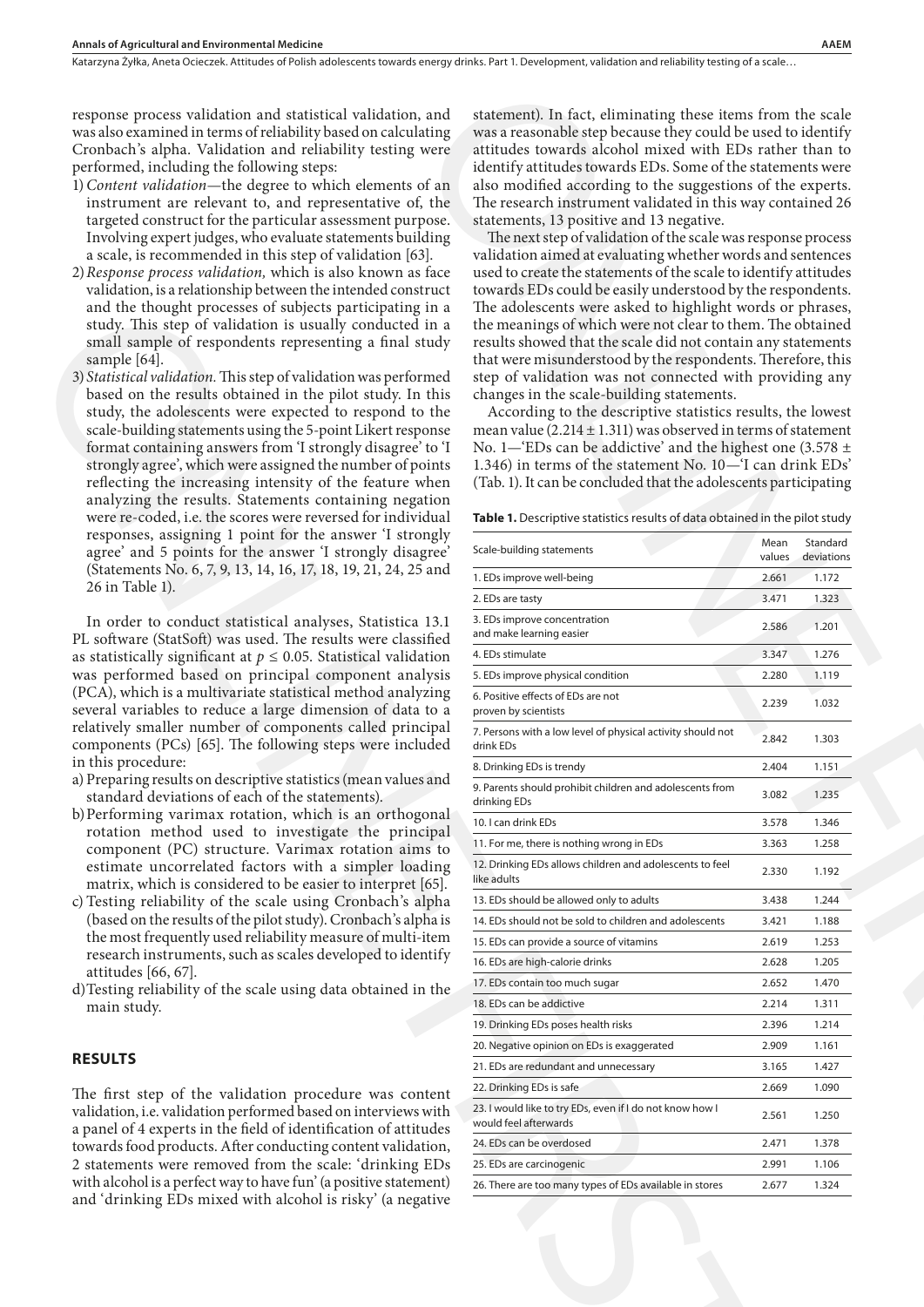in the pilot study rated the highest the statement expressing that they could consume EDs, while the statement connected with addictive properties of EDs was rated the lowest.

After obtaining the results on content validation and response process validation, statistical validation was performed using PCA. Firstly, Kaiser-Meyer Olkin (KMO) test was conducted to search for appropriateness of the data for PCA. The KMO value should be between 0.80–1.0 [68]. The result of KMO test was 0.807, which allowed assessment of the sample size as adequate for further analysis. Secondly, Bartlett's test of sphericity was conducted to ensure that the correlation matrix was not random [69]. The results of this test confirmed that the correlation matrix was appropriate to perform PCA ( $\chi^2$  = 1367.774;  $p < 0.000001$ ).

The next step of the statistical validation procedure concerned extraction of the optimal number of PCs. According to the commonly-used Kaiser criterion, components with eigenvalues above 1.0 should be retained as PCs for further analysis [68]. The results (Tab. 2) showed that 3 components met this condition. The extracted PCs explained 48.13% of variance. It has been suggested that a high proportion of total variance means a powerful PC structure; however, proportions between 40%–60% are accepted to be high enough in studies conducted in social sciences, such as studies on attitudes [70]. In addition, by analyzing a scree plot, it was found that a curve began to flatten after the third component, which confirmed that 3 PCs should be retained for varimax rotation (Fig. 1). correlation matrix was not random (69). The results of this consistent the correlation matrix was appropriate (PC2) in the result of the statement bCA ( $\frac{1}{2}$  Existence) in the result of the statement of the statement

**Table 2.** PCs and their eigenvalues

| <b>PCs</b> | Eigenvalues | % of explained<br>variance | Cumulative<br>eigenvalues | Cumulative %<br>of explained variance |
|------------|-------------|----------------------------|---------------------------|---------------------------------------|
|            | 6.461       | 24.85                      | 6.461                     | 24.85                                 |
|            | 4.502       | 17.31                      | 10.964                    | 42.16                                 |
|            | 1.554       | 5.97                       | 12.519                    | 48.13                                 |



**Figure 1.** Scree plot allowing searching for the optimal number of PCs

In order to establish PC structure, varimax rotation was carried out. Following information presented in the paper written by Boateng et al., statements with component loading values of 0.40 and higher, which were derived from varimax rotation, were considered stable [71]. The obtained results showed that none of the statements had component loading value lower than 0.40, and that there were no statements with cross-loadings, which means that there was no need to eliminate any statements from the scale (Tab. 3).

Interpretation of the loading values of the PCs showed that the first principal component (PC1) consisted of 12 statements (Items No. 1, 2, 3, 4, 5, 6, 10, 11, 15, 20, 22 and 23), which were

| rated the highest the statement expressing<br>nsume EDs, while the statement connected<br>operties of EDs was rated the lowest.<br>g the results on content validation and<br>s validation, statistical validation was<br>PCA. Firstly, Kaiser-Meyer Olkin (KMO)<br>d to search for appropriateness of the data<br>IO value should be between 0.80-1.0 [68].<br>O test was 0.807, which allowed assessment<br>as adequate for further analysis. Secondly,<br>phericity was conducted to ensure that the<br>x was not random [69]. The results of this<br>at the correlation matrix was appropriate<br>$(\chi^2 = 1367.774; p < 0.000001).$<br>of the statistical validation procedure<br>ction of the optimal number of PCs.<br>the commonly-used Kaiser criterion,<br>eigenvalues above 1.0 should be retained<br>r analysis [68]. The results (Tab. 2) showed<br>ts met this condition. The extracted PCs<br>6 of variance. It has been suggested that<br>n of total variance means a powerful PC<br>ver, proportions between 40%-60% are<br>gh enough in studies conducted in social | connected with positive aspects of ED consumption (i.e taste,<br>stimulating effects of EDs, impact of EDs on concentration<br>and learning, providing a source of vitamins) and willingness<br>to drink EDs. These were mostly the statements with positive<br>overtones, apart from the statement No. 6 concerning lack of<br>scientific proof of positive effects of EDs. The second principal<br>component (PC2) also included 12 statements (Items No.<br>7, 9, 13, 14, 16, 17, 18, 19, 21, 24, 25 and 26), but compared<br>to the PC1, these were only the negative statements, and<br>concerned health risks posed by ED consumption and also<br>the prohibition of these products to minors. As the scale<br>consisted of 26 statements, the third principal component<br>(PC3) included 2 statements (Items No. 8 and 12). These<br>statements might reflect perceiving EDs as trendy products,<br>and as products that allow children and adolescents to feel<br>like adults (Tab. 3).<br>The results of varimax rotation showed that in order to<br>perform the next steps of statistical validation, the scale to<br>identify attitudes towards EDs should have been divided<br>into 3 subscales (PC1, PC2, PC3). However, the first subscale<br>consisted mainly of the positive statements and the second<br>subscale—only of the negative statements. As mentioned in<br>the Introduction, the scale to identify attitudes should include |                 |                                    |
|-----------------------------------------------------------------------------------------------------------------------------------------------------------------------------------------------------------------------------------------------------------------------------------------------------------------------------------------------------------------------------------------------------------------------------------------------------------------------------------------------------------------------------------------------------------------------------------------------------------------------------------------------------------------------------------------------------------------------------------------------------------------------------------------------------------------------------------------------------------------------------------------------------------------------------------------------------------------------------------------------------------------------------------------------------------------------------------------|----------------------------------------------------------------------------------------------------------------------------------------------------------------------------------------------------------------------------------------------------------------------------------------------------------------------------------------------------------------------------------------------------------------------------------------------------------------------------------------------------------------------------------------------------------------------------------------------------------------------------------------------------------------------------------------------------------------------------------------------------------------------------------------------------------------------------------------------------------------------------------------------------------------------------------------------------------------------------------------------------------------------------------------------------------------------------------------------------------------------------------------------------------------------------------------------------------------------------------------------------------------------------------------------------------------------------------------------------------------------------------------------------------------------------------------------------------|-----------------|------------------------------------|
| studies on attitudes [70]. In addition, by                                                                                                                                                                                                                                                                                                                                                                                                                                                                                                                                                                                                                                                                                                                                                                                                                                                                                                                                                                                                                                              | Table 3. Loading values of PCs after varimax rotation                                                                                                                                                                                                                                                                                                                                                                                                                                                                                                                                                                                                                                                                                                                                                                                                                                                                                                                                                                                                                                                                                                                                                                                                                                                                                                                                                                                                    |                 |                                    |
| plot, it was found that a curve began to<br>hird component, which confirmed that 3                                                                                                                                                                                                                                                                                                                                                                                                                                                                                                                                                                                                                                                                                                                                                                                                                                                                                                                                                                                                      | Scale-building statements                                                                                                                                                                                                                                                                                                                                                                                                                                                                                                                                                                                                                                                                                                                                                                                                                                                                                                                                                                                                                                                                                                                                                                                                                                                                                                                                                                                                                                | PC <sub>1</sub> | PC <sub>2</sub><br>PC <sub>3</sub> |
| tained for varimax rotation (Fig. 1).                                                                                                                                                                                                                                                                                                                                                                                                                                                                                                                                                                                                                                                                                                                                                                                                                                                                                                                                                                                                                                                   | 1. EDs improve well-being                                                                                                                                                                                                                                                                                                                                                                                                                                                                                                                                                                                                                                                                                                                                                                                                                                                                                                                                                                                                                                                                                                                                                                                                                                                                                                                                                                                                                                | 0.675           |                                    |
|                                                                                                                                                                                                                                                                                                                                                                                                                                                                                                                                                                                                                                                                                                                                                                                                                                                                                                                                                                                                                                                                                         | 2. EDs are tasty                                                                                                                                                                                                                                                                                                                                                                                                                                                                                                                                                                                                                                                                                                                                                                                                                                                                                                                                                                                                                                                                                                                                                                                                                                                                                                                                                                                                                                         | 0.552           |                                    |
| ir eigenvalues<br>of explained<br>Cumulative<br>Cumulative %                                                                                                                                                                                                                                                                                                                                                                                                                                                                                                                                                                                                                                                                                                                                                                                                                                                                                                                                                                                                                            | 3. EDs improve concentration<br>and make learning easier                                                                                                                                                                                                                                                                                                                                                                                                                                                                                                                                                                                                                                                                                                                                                                                                                                                                                                                                                                                                                                                                                                                                                                                                                                                                                                                                                                                                 | 0.599           |                                    |
| variance<br>eigenvalues<br>of explained variance                                                                                                                                                                                                                                                                                                                                                                                                                                                                                                                                                                                                                                                                                                                                                                                                                                                                                                                                                                                                                                        | 4. EDs stimulate                                                                                                                                                                                                                                                                                                                                                                                                                                                                                                                                                                                                                                                                                                                                                                                                                                                                                                                                                                                                                                                                                                                                                                                                                                                                                                                                                                                                                                         | 0.635           |                                    |
| 24.85<br>6.461<br>24.85                                                                                                                                                                                                                                                                                                                                                                                                                                                                                                                                                                                                                                                                                                                                                                                                                                                                                                                                                                                                                                                                 | 5. EDs improve physical condition                                                                                                                                                                                                                                                                                                                                                                                                                                                                                                                                                                                                                                                                                                                                                                                                                                                                                                                                                                                                                                                                                                                                                                                                                                                                                                                                                                                                                        | 0.608           |                                    |
| 10.964<br>17.31<br>42.16<br>5.97<br>12.519<br>48.13                                                                                                                                                                                                                                                                                                                                                                                                                                                                                                                                                                                                                                                                                                                                                                                                                                                                                                                                                                                                                                     | 6. Positive effects of EDs are not<br>proven by scientists                                                                                                                                                                                                                                                                                                                                                                                                                                                                                                                                                                                                                                                                                                                                                                                                                                                                                                                                                                                                                                                                                                                                                                                                                                                                                                                                                                                               | 0.519           |                                    |
|                                                                                                                                                                                                                                                                                                                                                                                                                                                                                                                                                                                                                                                                                                                                                                                                                                                                                                                                                                                                                                                                                         | 7. Persons with a low level of physical activity should not<br>drink EDs                                                                                                                                                                                                                                                                                                                                                                                                                                                                                                                                                                                                                                                                                                                                                                                                                                                                                                                                                                                                                                                                                                                                                                                                                                                                                                                                                                                 |                 | 0.583                              |
|                                                                                                                                                                                                                                                                                                                                                                                                                                                                                                                                                                                                                                                                                                                                                                                                                                                                                                                                                                                                                                                                                         | 8. Drinking EDs is trendy                                                                                                                                                                                                                                                                                                                                                                                                                                                                                                                                                                                                                                                                                                                                                                                                                                                                                                                                                                                                                                                                                                                                                                                                                                                                                                                                                                                                                                |                 | 0.614                              |
|                                                                                                                                                                                                                                                                                                                                                                                                                                                                                                                                                                                                                                                                                                                                                                                                                                                                                                                                                                                                                                                                                         | 9. Parents should prohibit children and adolescents from<br>drinking EDs                                                                                                                                                                                                                                                                                                                                                                                                                                                                                                                                                                                                                                                                                                                                                                                                                                                                                                                                                                                                                                                                                                                                                                                                                                                                                                                                                                                 |                 | 0.736                              |
|                                                                                                                                                                                                                                                                                                                                                                                                                                                                                                                                                                                                                                                                                                                                                                                                                                                                                                                                                                                                                                                                                         | 10. I can drink EDs                                                                                                                                                                                                                                                                                                                                                                                                                                                                                                                                                                                                                                                                                                                                                                                                                                                                                                                                                                                                                                                                                                                                                                                                                                                                                                                                                                                                                                      | 0.744           |                                    |
|                                                                                                                                                                                                                                                                                                                                                                                                                                                                                                                                                                                                                                                                                                                                                                                                                                                                                                                                                                                                                                                                                         | 11. For me, there is nothing wrong in EDs                                                                                                                                                                                                                                                                                                                                                                                                                                                                                                                                                                                                                                                                                                                                                                                                                                                                                                                                                                                                                                                                                                                                                                                                                                                                                                                                                                                                                | 0.815           |                                    |
| $\frac{1}{8}\frac{1}{8}\frac{1}{8}\frac{1}{8}\frac{1}{16}\frac{1}{13}\frac{1}{16}\frac{1}{16}\frac{1}{16}\frac{1}{16}\frac{1}{16}\frac{1}{16}\frac{1}{16}\frac{1}{16}\frac{1}{16}\frac{1}{16}\frac{1}{16}\frac{1}{16}\frac{1}{16}\frac{1}{16}\frac{1}{16}\frac{1}{16}\frac{1}{16}\frac{1}{16}\frac{1}{16}\frac{1}{16}\frac{1}{16}\frac{1}{16}\frac{1}{16}\frac{1}{16}\frac{1}{16}\frac{1}{16$                                                                                                                                                                                                                                                                                                                                                                                                                                                                                                                                                                                                                                                                                           | 12. Drinking EDs allows children and adolescents to feel<br>like adults                                                                                                                                                                                                                                                                                                                                                                                                                                                                                                                                                                                                                                                                                                                                                                                                                                                                                                                                                                                                                                                                                                                                                                                                                                                                                                                                                                                  |                 | 0.578                              |
|                                                                                                                                                                                                                                                                                                                                                                                                                                                                                                                                                                                                                                                                                                                                                                                                                                                                                                                                                                                                                                                                                         | 13. EDs should be allowed only to adults                                                                                                                                                                                                                                                                                                                                                                                                                                                                                                                                                                                                                                                                                                                                                                                                                                                                                                                                                                                                                                                                                                                                                                                                                                                                                                                                                                                                                 |                 | 0.693                              |
| 5<br>20<br>25<br>30<br>10<br>15                                                                                                                                                                                                                                                                                                                                                                                                                                                                                                                                                                                                                                                                                                                                                                                                                                                                                                                                                                                                                                                         | 14. EDs should not be sold to children and adolescents                                                                                                                                                                                                                                                                                                                                                                                                                                                                                                                                                                                                                                                                                                                                                                                                                                                                                                                                                                                                                                                                                                                                                                                                                                                                                                                                                                                                   |                 | 0.700                              |
| component number                                                                                                                                                                                                                                                                                                                                                                                                                                                                                                                                                                                                                                                                                                                                                                                                                                                                                                                                                                                                                                                                        | 15. EDs can provide a source of vitamins                                                                                                                                                                                                                                                                                                                                                                                                                                                                                                                                                                                                                                                                                                                                                                                                                                                                                                                                                                                                                                                                                                                                                                                                                                                                                                                                                                                                                 | 0.546           |                                    |
| owing searching for the optimal number of PCs                                                                                                                                                                                                                                                                                                                                                                                                                                                                                                                                                                                                                                                                                                                                                                                                                                                                                                                                                                                                                                           | 16. EDs are high-calorie drinks                                                                                                                                                                                                                                                                                                                                                                                                                                                                                                                                                                                                                                                                                                                                                                                                                                                                                                                                                                                                                                                                                                                                                                                                                                                                                                                                                                                                                          |                 | 0.460                              |
| ablish PC structure, varimax rotation was                                                                                                                                                                                                                                                                                                                                                                                                                                                                                                                                                                                                                                                                                                                                                                                                                                                                                                                                                                                                                                               | 17. EDs contain too much sugar                                                                                                                                                                                                                                                                                                                                                                                                                                                                                                                                                                                                                                                                                                                                                                                                                                                                                                                                                                                                                                                                                                                                                                                                                                                                                                                                                                                                                           |                 | 0.478                              |
| wing information presented in the paper                                                                                                                                                                                                                                                                                                                                                                                                                                                                                                                                                                                                                                                                                                                                                                                                                                                                                                                                                                                                                                                 | 18. EDs can be addictive                                                                                                                                                                                                                                                                                                                                                                                                                                                                                                                                                                                                                                                                                                                                                                                                                                                                                                                                                                                                                                                                                                                                                                                                                                                                                                                                                                                                                                 |                 | 0.701<br>0.733                     |
| g et al., statements with component loading                                                                                                                                                                                                                                                                                                                                                                                                                                                                                                                                                                                                                                                                                                                                                                                                                                                                                                                                                                                                                                             | 19. Drinking EDs poses health risks<br>20. Negative opinion on EDs is exaggerated                                                                                                                                                                                                                                                                                                                                                                                                                                                                                                                                                                                                                                                                                                                                                                                                                                                                                                                                                                                                                                                                                                                                                                                                                                                                                                                                                                        | 0.668           |                                    |
| higher, which were derived from varimax<br>nsidered stable [71]. The obtained results                                                                                                                                                                                                                                                                                                                                                                                                                                                                                                                                                                                                                                                                                                                                                                                                                                                                                                                                                                                                   | 21. EDs are redundant and unnecessary                                                                                                                                                                                                                                                                                                                                                                                                                                                                                                                                                                                                                                                                                                                                                                                                                                                                                                                                                                                                                                                                                                                                                                                                                                                                                                                                                                                                                    |                 | 0.653                              |
| of the statements had component loading                                                                                                                                                                                                                                                                                                                                                                                                                                                                                                                                                                                                                                                                                                                                                                                                                                                                                                                                                                                                                                                 | 22. Drinking EDs is safe                                                                                                                                                                                                                                                                                                                                                                                                                                                                                                                                                                                                                                                                                                                                                                                                                                                                                                                                                                                                                                                                                                                                                                                                                                                                                                                                                                                                                                 | 0.674           |                                    |
| 0.40, and that there were no statements                                                                                                                                                                                                                                                                                                                                                                                                                                                                                                                                                                                                                                                                                                                                                                                                                                                                                                                                                                                                                                                 | 23. I would like to try EDs, even if I do not know how I                                                                                                                                                                                                                                                                                                                                                                                                                                                                                                                                                                                                                                                                                                                                                                                                                                                                                                                                                                                                                                                                                                                                                                                                                                                                                                                                                                                                 |                 |                                    |
| gs, which means that there was no need to                                                                                                                                                                                                                                                                                                                                                                                                                                                                                                                                                                                                                                                                                                                                                                                                                                                                                                                                                                                                                                               | would feel afterwards                                                                                                                                                                                                                                                                                                                                                                                                                                                                                                                                                                                                                                                                                                                                                                                                                                                                                                                                                                                                                                                                                                                                                                                                                                                                                                                                                                                                                                    | 0.709           |                                    |
| tements from the scale (Tab. 3).                                                                                                                                                                                                                                                                                                                                                                                                                                                                                                                                                                                                                                                                                                                                                                                                                                                                                                                                                                                                                                                        | 24. EDs can be overdosed                                                                                                                                                                                                                                                                                                                                                                                                                                                                                                                                                                                                                                                                                                                                                                                                                                                                                                                                                                                                                                                                                                                                                                                                                                                                                                                                                                                                                                 |                 | 0.562                              |
| of the loading values of the PCs showed that<br>component (PC1) consisted of 12 statements                                                                                                                                                                                                                                                                                                                                                                                                                                                                                                                                                                                                                                                                                                                                                                                                                                                                                                                                                                                              | 25. EDs are carcinogenic                                                                                                                                                                                                                                                                                                                                                                                                                                                                                                                                                                                                                                                                                                                                                                                                                                                                                                                                                                                                                                                                                                                                                                                                                                                                                                                                                                                                                                 |                 | 0.562                              |
| 4 5 6 10 11 15 20 22 and 23) which were                                                                                                                                                                                                                                                                                                                                                                                                                                                                                                                                                                                                                                                                                                                                                                                                                                                                                                                                                                                                                                                 | 26. There are too many types of EDs available in stores                                                                                                                                                                                                                                                                                                                                                                                                                                                                                                                                                                                                                                                                                                                                                                                                                                                                                                                                                                                                                                                                                                                                                                                                                                                                                                                                                                                                  |                 | 0.602                              |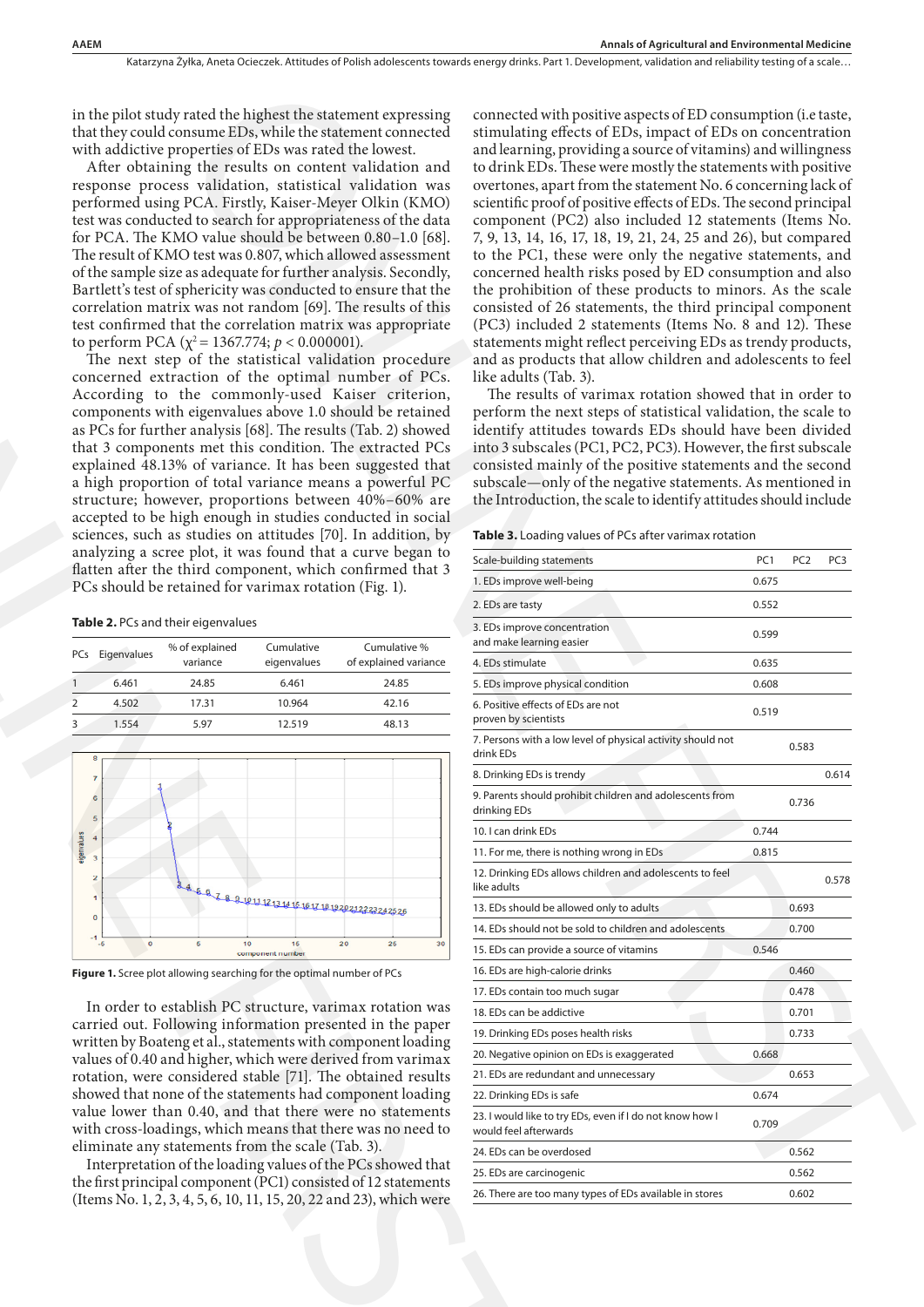### **DISCUSSION**

| a similar number of positive and negative statements. Apart<br>from that, the third subscale contained only 2 items and<br>such a small number of statements is definitely insufficient<br>to identify attitudes. Therefore, it would be impossible to<br>use these subscales as independent research instruments in<br>the identification of attitudes towards some of the aspects of<br>ED consumption. In connection with the above, we decided<br>to test scale reliability based on the whole scale, without<br>dividing it into subscales.<br>Cronbach's alpha coefficient was used to assess the<br>reliability of the scale. In addition to the calculation of overall<br>Cronbach's alpha statistics, the impact of Cronbach's alpha<br>coefficient of individual statements on scale consistency was<br>determined by assessing the potential improvement in the<br>overall Cronbach's alpha value after removing a given item<br>from the scale (Tab. 4).<br>the main study was high.<br>Statistical computations allowed the rejection of 5<br>statements building the scale to identify attitudes towards<br>EDs. Their removal was connected with Cronbach's alpha<br><b>DISCUSSION</b><br>increase to at least 0.75. Although according to the literature,<br>the value of this coefficient reaching 0.70 can be considered<br>an acceptable level of reliability, 5 statements were removed<br>from the scale to make sure the achieved results would<br>indicate possibly the highest scale reliability [67, 72]. For |                                  |                                                                                 |                                                                          | this reason, 3 negative statements: 'persons with a low level<br>of physical activity should not drink EDs', 'EDs are high-<br>calorie drinks' and 'EDs can be overdosed', as well as 2<br>positive statements: 'drinking EDs is trendy' and 'drinking<br>EDs allows children and adolescents to feel like adults', were<br>eliminated from the scale (Tab. 4). Ultimately, the scale to<br>identify attitudes towards EDs contained 21 statements-11<br>positive and 10 negative (Tab. 5). After removal of these<br>statements, Cronbach's alpha of the scale increased from<br>the initial value of 0.741 to 0.856. Apart from calculating<br>Cronbach's alpha of the scale based on the results of the<br>pilot study, Cronbach's alpha of the scale using results of<br>the main study was also calculated. The results showed that<br>its value reached 0.866. Therefore, it can be concluded that<br>reliability of the scale to identify attitudes towards EDs in<br>As part of the present study, a research instrument was<br>developed in the form of a scale to identify adolescents'<br>attitudes towards EDs. The scale was validated and examined<br>in terms of reliability to confirm that it was valid, reliable |  |  |
|----------------------------------------------------------------------------------------------------------------------------------------------------------------------------------------------------------------------------------------------------------------------------------------------------------------------------------------------------------------------------------------------------------------------------------------------------------------------------------------------------------------------------------------------------------------------------------------------------------------------------------------------------------------------------------------------------------------------------------------------------------------------------------------------------------------------------------------------------------------------------------------------------------------------------------------------------------------------------------------------------------------------------------------------------------------------------------------------------------------------------------------------------------------------------------------------------------------------------------------------------------------------------------------------------------------------------------------------------------------------------------------------------------------------------------------------------------------------------------------------------------------------------------------|----------------------------------|---------------------------------------------------------------------------------|--------------------------------------------------------------------------|------------------------------------------------------------------------------------------------------------------------------------------------------------------------------------------------------------------------------------------------------------------------------------------------------------------------------------------------------------------------------------------------------------------------------------------------------------------------------------------------------------------------------------------------------------------------------------------------------------------------------------------------------------------------------------------------------------------------------------------------------------------------------------------------------------------------------------------------------------------------------------------------------------------------------------------------------------------------------------------------------------------------------------------------------------------------------------------------------------------------------------------------------------------------------------------------------------------------------------|--|--|
| Table 4. Assessment of reliability of the scale to identify attitudes towards EDs<br>Scale-building statements                                                                                                                                                                                                                                                                                                                                                                                                                                                                                                                                                                                                                                                                                                                                                                                                                                                                                                                                                                                                                                                                                                                                                                                                                                                                                                                                                                                                                         | Mean value of<br>the scale after | Standard deviation<br>of the scale after<br>statement removal statement removal | Correlation between the<br>removed statement and<br>sum of the remaining | Cronbach's alpha<br>of the scale after<br>statement removal                                                                                                                                                                                                                                                                                                                                                                                                                                                                                                                                                                                                                                                                                                                                                                                                                                                                                                                                                                                                                                                                                                                                                                        |  |  |
| 1. EDs improve well-being                                                                                                                                                                                                                                                                                                                                                                                                                                                                                                                                                                                                                                                                                                                                                                                                                                                                                                                                                                                                                                                                                                                                                                                                                                                                                                                                                                                                                                                                                                              | 70.347                           | 11.252                                                                          | statements<br>0.452                                                      | 0.727                                                                                                                                                                                                                                                                                                                                                                                                                                                                                                                                                                                                                                                                                                                                                                                                                                                                                                                                                                                                                                                                                                                                                                                                                              |  |  |
| 2. EDs are tasty                                                                                                                                                                                                                                                                                                                                                                                                                                                                                                                                                                                                                                                                                                                                                                                                                                                                                                                                                                                                                                                                                                                                                                                                                                                                                                                                                                                                                                                                                                                       | 69.537                           | 11.205                                                                          | 0.425                                                                    | 0.728                                                                                                                                                                                                                                                                                                                                                                                                                                                                                                                                                                                                                                                                                                                                                                                                                                                                                                                                                                                                                                                                                                                                                                                                                              |  |  |
| 3. EDs improve concentration<br>and make learning easier                                                                                                                                                                                                                                                                                                                                                                                                                                                                                                                                                                                                                                                                                                                                                                                                                                                                                                                                                                                                                                                                                                                                                                                                                                                                                                                                                                                                                                                                               | 70.421                           | 11.300                                                                          | 0.397                                                                    | 0.731                                                                                                                                                                                                                                                                                                                                                                                                                                                                                                                                                                                                                                                                                                                                                                                                                                                                                                                                                                                                                                                                                                                                                                                                                              |  |  |
| 4. EDs stimulate                                                                                                                                                                                                                                                                                                                                                                                                                                                                                                                                                                                                                                                                                                                                                                                                                                                                                                                                                                                                                                                                                                                                                                                                                                                                                                                                                                                                                                                                                                                       | 69.661                           | 11.545                                                                          | 0.170                                                                    | 0.745                                                                                                                                                                                                                                                                                                                                                                                                                                                                                                                                                                                                                                                                                                                                                                                                                                                                                                                                                                                                                                                                                                                                                                                                                              |  |  |
| 5. EDs improve physical condition                                                                                                                                                                                                                                                                                                                                                                                                                                                                                                                                                                                                                                                                                                                                                                                                                                                                                                                                                                                                                                                                                                                                                                                                                                                                                                                                                                                                                                                                                                      | 70.727                           | 11.368                                                                          | 0.371                                                                    | 0.733                                                                                                                                                                                                                                                                                                                                                                                                                                                                                                                                                                                                                                                                                                                                                                                                                                                                                                                                                                                                                                                                                                                                                                                                                              |  |  |
| 6. Positive effects of EDs are not proven by scientists                                                                                                                                                                                                                                                                                                                                                                                                                                                                                                                                                                                                                                                                                                                                                                                                                                                                                                                                                                                                                                                                                                                                                                                                                                                                                                                                                                                                                                                                                | 70.768                           | 11.483                                                                          | 0.294                                                                    | 0.737                                                                                                                                                                                                                                                                                                                                                                                                                                                                                                                                                                                                                                                                                                                                                                                                                                                                                                                                                                                                                                                                                                                                                                                                                              |  |  |
| *7. Persons with a low level of physical activity should not drink EDs                                                                                                                                                                                                                                                                                                                                                                                                                                                                                                                                                                                                                                                                                                                                                                                                                                                                                                                                                                                                                                                                                                                                                                                                                                                                                                                                                                                                                                                                 | 70.165                           | 11.508                                                                          | 0.192                                                                    | 0.754                                                                                                                                                                                                                                                                                                                                                                                                                                                                                                                                                                                                                                                                                                                                                                                                                                                                                                                                                                                                                                                                                                                                                                                                                              |  |  |
| *8. Drinking EDs is trendy                                                                                                                                                                                                                                                                                                                                                                                                                                                                                                                                                                                                                                                                                                                                                                                                                                                                                                                                                                                                                                                                                                                                                                                                                                                                                                                                                                                                                                                                                                             | 70.603                           | 11.909                                                                          | $-0.117$                                                                 | 0.761                                                                                                                                                                                                                                                                                                                                                                                                                                                                                                                                                                                                                                                                                                                                                                                                                                                                                                                                                                                                                                                                                                                                                                                                                              |  |  |
| 9. Parents should prohibit children and adolescents from drinking EDs                                                                                                                                                                                                                                                                                                                                                                                                                                                                                                                                                                                                                                                                                                                                                                                                                                                                                                                                                                                                                                                                                                                                                                                                                                                                                                                                                                                                                                                                  | 69.925                           | 11.316                                                                          | 0.370                                                                    | 0.732                                                                                                                                                                                                                                                                                                                                                                                                                                                                                                                                                                                                                                                                                                                                                                                                                                                                                                                                                                                                                                                                                                                                                                                                                              |  |  |
| 10. I can drink EDs                                                                                                                                                                                                                                                                                                                                                                                                                                                                                                                                                                                                                                                                                                                                                                                                                                                                                                                                                                                                                                                                                                                                                                                                                                                                                                                                                                                                                                                                                                                    | 69.429                           | 11.356                                                                          | 0.299                                                                    | 0.737                                                                                                                                                                                                                                                                                                                                                                                                                                                                                                                                                                                                                                                                                                                                                                                                                                                                                                                                                                                                                                                                                                                                                                                                                              |  |  |
| 11. For me, there is nothing wrong in EDs                                                                                                                                                                                                                                                                                                                                                                                                                                                                                                                                                                                                                                                                                                                                                                                                                                                                                                                                                                                                                                                                                                                                                                                                                                                                                                                                                                                                                                                                                              | 69.644                           | 11.317                                                                          | 0.360                                                                    | 0.733                                                                                                                                                                                                                                                                                                                                                                                                                                                                                                                                                                                                                                                                                                                                                                                                                                                                                                                                                                                                                                                                                                                                                                                                                              |  |  |
| *12. Drinking EDs allows children and adolescents to feel like adults                                                                                                                                                                                                                                                                                                                                                                                                                                                                                                                                                                                                                                                                                                                                                                                                                                                                                                                                                                                                                                                                                                                                                                                                                                                                                                                                                                                                                                                                  | 70.677                           | 12.011                                                                          | $-0.200$                                                                 | 0.766                                                                                                                                                                                                                                                                                                                                                                                                                                                                                                                                                                                                                                                                                                                                                                                                                                                                                                                                                                                                                                                                                                                                                                                                                              |  |  |
| 13. EDs should be allowed only to adults                                                                                                                                                                                                                                                                                                                                                                                                                                                                                                                                                                                                                                                                                                                                                                                                                                                                                                                                                                                                                                                                                                                                                                                                                                                                                                                                                                                                                                                                                               | 69.570                           | 11.149                                                                          | 0.507                                                                    | 0.723                                                                                                                                                                                                                                                                                                                                                                                                                                                                                                                                                                                                                                                                                                                                                                                                                                                                                                                                                                                                                                                                                                                                                                                                                              |  |  |
| 14. EDs should not be sold to children and adolescents                                                                                                                                                                                                                                                                                                                                                                                                                                                                                                                                                                                                                                                                                                                                                                                                                                                                                                                                                                                                                                                                                                                                                                                                                                                                                                                                                                                                                                                                                 | 69.586                           | 11.307                                                                          | 0.396                                                                    | 0.731                                                                                                                                                                                                                                                                                                                                                                                                                                                                                                                                                                                                                                                                                                                                                                                                                                                                                                                                                                                                                                                                                                                                                                                                                              |  |  |
| 15. EDs can provide a source of vitamins                                                                                                                                                                                                                                                                                                                                                                                                                                                                                                                                                                                                                                                                                                                                                                                                                                                                                                                                                                                                                                                                                                                                                                                                                                                                                                                                                                                                                                                                                               | 70.388                           | 11.310<br>11.799                                                                | 0.368                                                                    | 0.732<br>0.756                                                                                                                                                                                                                                                                                                                                                                                                                                                                                                                                                                                                                                                                                                                                                                                                                                                                                                                                                                                                                                                                                                                                                                                                                     |  |  |
| *16. EDs are high-calorie drinks<br>17. EDs contain too much sugar                                                                                                                                                                                                                                                                                                                                                                                                                                                                                                                                                                                                                                                                                                                                                                                                                                                                                                                                                                                                                                                                                                                                                                                                                                                                                                                                                                                                                                                                     | 70.380<br>70.355                 | 11.518                                                                          | $-0.026$<br>0.150                                                        | 0.748                                                                                                                                                                                                                                                                                                                                                                                                                                                                                                                                                                                                                                                                                                                                                                                                                                                                                                                                                                                                                                                                                                                                                                                                                              |  |  |
| 18. EDs can be addictive                                                                                                                                                                                                                                                                                                                                                                                                                                                                                                                                                                                                                                                                                                                                                                                                                                                                                                                                                                                                                                                                                                                                                                                                                                                                                                                                                                                                                                                                                                               | 70.793                           | 11,415                                                                          | 0.264                                                                    | 0.739                                                                                                                                                                                                                                                                                                                                                                                                                                                                                                                                                                                                                                                                                                                                                                                                                                                                                                                                                                                                                                                                                                                                                                                                                              |  |  |
| 19. Drinking EDs poses health risks                                                                                                                                                                                                                                                                                                                                                                                                                                                                                                                                                                                                                                                                                                                                                                                                                                                                                                                                                                                                                                                                                                                                                                                                                                                                                                                                                                                                                                                                                                    | 70.611                           | 11.352                                                                          | 0.347                                                                    | 0.734                                                                                                                                                                                                                                                                                                                                                                                                                                                                                                                                                                                                                                                                                                                                                                                                                                                                                                                                                                                                                                                                                                                                                                                                                              |  |  |
| 20. Negative opinion on EDs is exaggerated                                                                                                                                                                                                                                                                                                                                                                                                                                                                                                                                                                                                                                                                                                                                                                                                                                                                                                                                                                                                                                                                                                                                                                                                                                                                                                                                                                                                                                                                                             | 70.099                           | 11.408                                                                          | 0.318                                                                    | 0.736                                                                                                                                                                                                                                                                                                                                                                                                                                                                                                                                                                                                                                                                                                                                                                                                                                                                                                                                                                                                                                                                                                                                                                                                                              |  |  |
| 21. EDs are redundant and unnecessary                                                                                                                                                                                                                                                                                                                                                                                                                                                                                                                                                                                                                                                                                                                                                                                                                                                                                                                                                                                                                                                                                                                                                                                                                                                                                                                                                                                                                                                                                                  | 69.842                           | 11.324                                                                          | 0.401                                                                    | 0.731                                                                                                                                                                                                                                                                                                                                                                                                                                                                                                                                                                                                                                                                                                                                                                                                                                                                                                                                                                                                                                                                                                                                                                                                                              |  |  |
| 22. Drinking EDs is safe                                                                                                                                                                                                                                                                                                                                                                                                                                                                                                                                                                                                                                                                                                                                                                                                                                                                                                                                                                                                                                                                                                                                                                                                                                                                                                                                                                                                                                                                                                               | 70.338                           | 11.353                                                                          | 0.397                                                                    | 0.731                                                                                                                                                                                                                                                                                                                                                                                                                                                                                                                                                                                                                                                                                                                                                                                                                                                                                                                                                                                                                                                                                                                                                                                                                              |  |  |
| 23. I would like to try EDs, even if I do not know how I would feel afterwards                                                                                                                                                                                                                                                                                                                                                                                                                                                                                                                                                                                                                                                                                                                                                                                                                                                                                                                                                                                                                                                                                                                                                                                                                                                                                                                                                                                                                                                         | 70.446                           | 11.264                                                                          | 0.407                                                                    | 0.730                                                                                                                                                                                                                                                                                                                                                                                                                                                                                                                                                                                                                                                                                                                                                                                                                                                                                                                                                                                                                                                                                                                                                                                                                              |  |  |
| *24. EDs can be overdosed                                                                                                                                                                                                                                                                                                                                                                                                                                                                                                                                                                                                                                                                                                                                                                                                                                                                                                                                                                                                                                                                                                                                                                                                                                                                                                                                                                                                                                                                                                              | 70.537                           | 11.603                                                                          | 0.105                                                                    | 0.750                                                                                                                                                                                                                                                                                                                                                                                                                                                                                                                                                                                                                                                                                                                                                                                                                                                                                                                                                                                                                                                                                                                                                                                                                              |  |  |
|                                                                                                                                                                                                                                                                                                                                                                                                                                                                                                                                                                                                                                                                                                                                                                                                                                                                                                                                                                                                                                                                                                                                                                                                                                                                                                                                                                                                                                                                                                                                        | 70.016                           | 11.473                                                                          | 0.278                                                                    | 0.738                                                                                                                                                                                                                                                                                                                                                                                                                                                                                                                                                                                                                                                                                                                                                                                                                                                                                                                                                                                                                                                                                                                                                                                                                              |  |  |
| 25. EDs are carcinogenic                                                                                                                                                                                                                                                                                                                                                                                                                                                                                                                                                                                                                                                                                                                                                                                                                                                                                                                                                                                                                                                                                                                                                                                                                                                                                                                                                                                                                                                                                                               | 70.330                           | 11.333                                                                          | 0.324                                                                    | 0.735                                                                                                                                                                                                                                                                                                                                                                                                                                                                                                                                                                                                                                                                                                                                                                                                                                                                                                                                                                                                                                                                                                                                                                                                                              |  |  |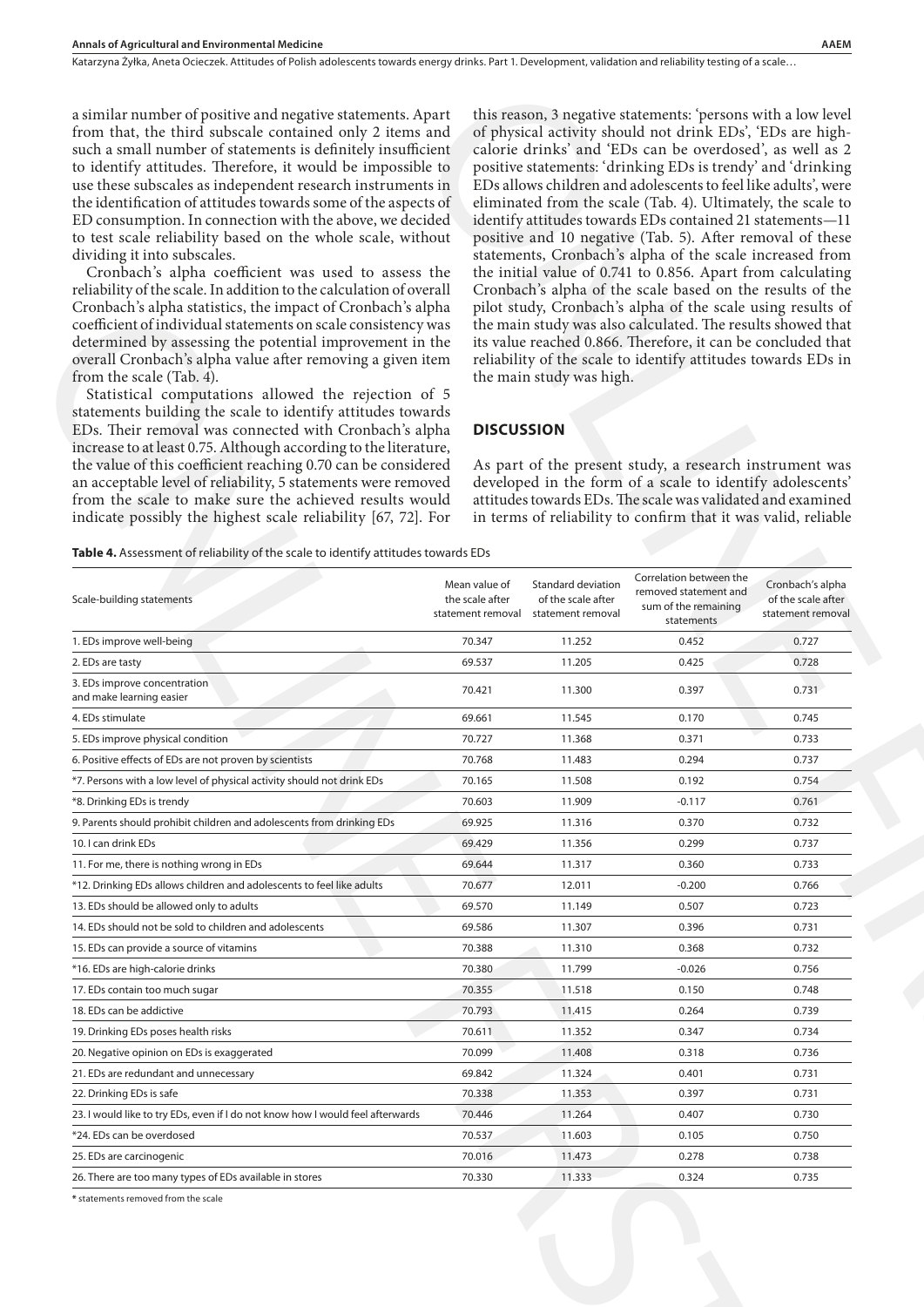**Table 5.** Final version of the scale to identify adolescents' attitudes towards EDs

| Scale-building statements                                                      |
|--------------------------------------------------------------------------------|
| 1. EDs improve well-being                                                      |
| 2. EDs are tasty                                                               |
| 3. EDs improve concentration and make learning easier                          |
| 4 FDs stimulate                                                                |
| 5. EDs improve physical condition                                              |
| *6. Positive effects of EDs are not proven by scientists                       |
| *7. Parents should prohibit children and adolescents from drinking EDs         |
| 8. I can drink EDs                                                             |
| 9. For me, there is nothing wrong in EDs                                       |
| *10. EDs should be allowed only to adults                                      |
| *11. EDs should not be sold to children and adolescents                        |
| 12. EDs can provide a source of vitamins                                       |
| *13. EDs contain too much sugar                                                |
| *14 FDs can be addictive                                                       |
| *15. Drinking EDs poses health risks                                           |
| 16. Negative opinion on EDs is exaggerated                                     |
| *17. EDs are redundant and unnecessary                                         |
| 18. Drinking EDs is safe                                                       |
| 19. I would like to try EDs, even if I do not know how I would feel afterwards |
| *20. EDs are carcinogenic                                                      |
| *21. There are too many types of EDs available in stores                       |

\* statements with negative overtones

and therefore allowed for achieving the intended goal identifying adolescents' attitudes towards EDs. To the best of the authors' knowledge, the present study is the first which aimed to develop and validate a scale to identify attitudes towards EDs, and to examine this scale in terms of reliability.

The developed scale consisted of 28 statements. After performing content validation with the experts in attitude subject, the number of scale-building statements was reduced to 26, including one statement with a negative overtone and one statement with a positive overtone. These statements concerned EDs, but were connected with specific behaviour related to ED consumption—drinking alcohol mixed with EDs—and according to the opinions of the researchers who were experienced in conducting studies on attitudes towards food products, using such statements would be appropriate in identifying attitudes towards alcohol mixed with EDs. The literature review showed that other researchers also involved panels of experts at the beginning of validation procedure of new scales. Augustine et al. consulted 5 expert judges to perform content validation of a scale developed to identify adolescents' knowledge on micronutrients. Based on the opinions of a panel of experts, the authors accepted, modified or rejected statements building the scale [73]. Similar procedure of content validation was performed by Byrne et al. while developing a scale to measure students' attitudes towards learning professional skills [74], and by Akan while validating a scale allowing assessment of the level of COVID-19 psychological impact on adults during or after the pandemic [75]. A consistent in the method and the set of the set of the set of the set of the set of the set of the set of the set of the set of the set of the set of the set of the set of the set of the set of the set of the set of the

The next step of validation, which was response process validation, showed that the adolescents had no difficulties in understanding the meanings of the statements of the

scale to identify attitudes towards EDs. This procedure was not connected with the necessity to provide any changes in the statements building the scale, but without performing response process validation, it could not be certain whether the statements were clear to the adolescents. In the case of misunderstanding the meanings of some of the statements, the adolescents could give inappropriate responses. Of course, even after performing response process validation, there was still a risk of misunderstanding the statements by some of the adolescents participating in the pilot and main studies; however, response process validation reduced this risk. Therefore, this step of validation should not be skipped during validation procedure of new research instruments.

According to the results on PC structure, the scale to identify attitudes towards EDs should have been divided into 3 independent subscales allowing the identification of attitudes towards specific aspects of ED consumption. Unfortunately, the analysis of the nature of the statements demonstrated that the first subscale would consist mainly of the positive statements and the second subscale—only of the negative statements. Using such subscales to identify attitudes towards EDs would not be reasonable due to the fact that the scale to identify attitudes should contain positive and negative statements, and the number of these statements should be similar. By comparing structures of different scales developed to identify attitudes towards food products, it was found that some of these scales consisted of a few subscales. An example in this case could be a Polish version of a scale to assess attitudes towards chocolate (Attitudes to Chocolate Questionnaire), consisting of 3 subscales: a sense of guilt, emotional eating and desire for chocolate [76]. Another scale to identify attitudes—Health and Taste Attitude Scale was divided into 6 subscales measuring attitudes towards different aspects of food and nutrition. It is worth mentioning that in contrast to the subscales extracted in the current study, each of these 6 subscales contained the same number of negative and positive statements [77]. on ot the scale is identify and since the scale is identify at these theoretical the methods in the constraints in the case of the scale of the scale of the scale of the scale of the scale of the scale of the scale of the

The last step of the procedure of scale development, validation and reliability testing, was calculating Cronbach's alpha, which resulted in eliminating 5 statements from the scale (2 positive statements and 3 negative). The research instrument developed and validated in this way can be considered balanced in terms of the nature of statements. Cronbach's alpha value, after removing these 5 items, indicated high reliability of the scale to identify attitudes towards EDs. It should be noted that Cronbach's alpha value of the scale, which was calculated using the results obtained in the main study, also indicated high reliability of this scale. Thus, it may be concluded that the scale to identify attitudes towards EDs was valid and characterized by good internal consistency.

Unfortunately, as mentioned previously, it was not possible to discuss the results of the present study with the findings from the other studies, because the authors of the research papers signaling identification of attitudes towards EDs, in fact, failed to achieve the intended goal. None of those studies was aimed at developing and validating a scale to identify attitudes towards EDs, and to test its reliability. Thus, there were no data to compare the procedure of scale development, validation and reliability testing used in our study to the procedures performed by the other researchers assessing specific aspects of ED consumption in adolescents.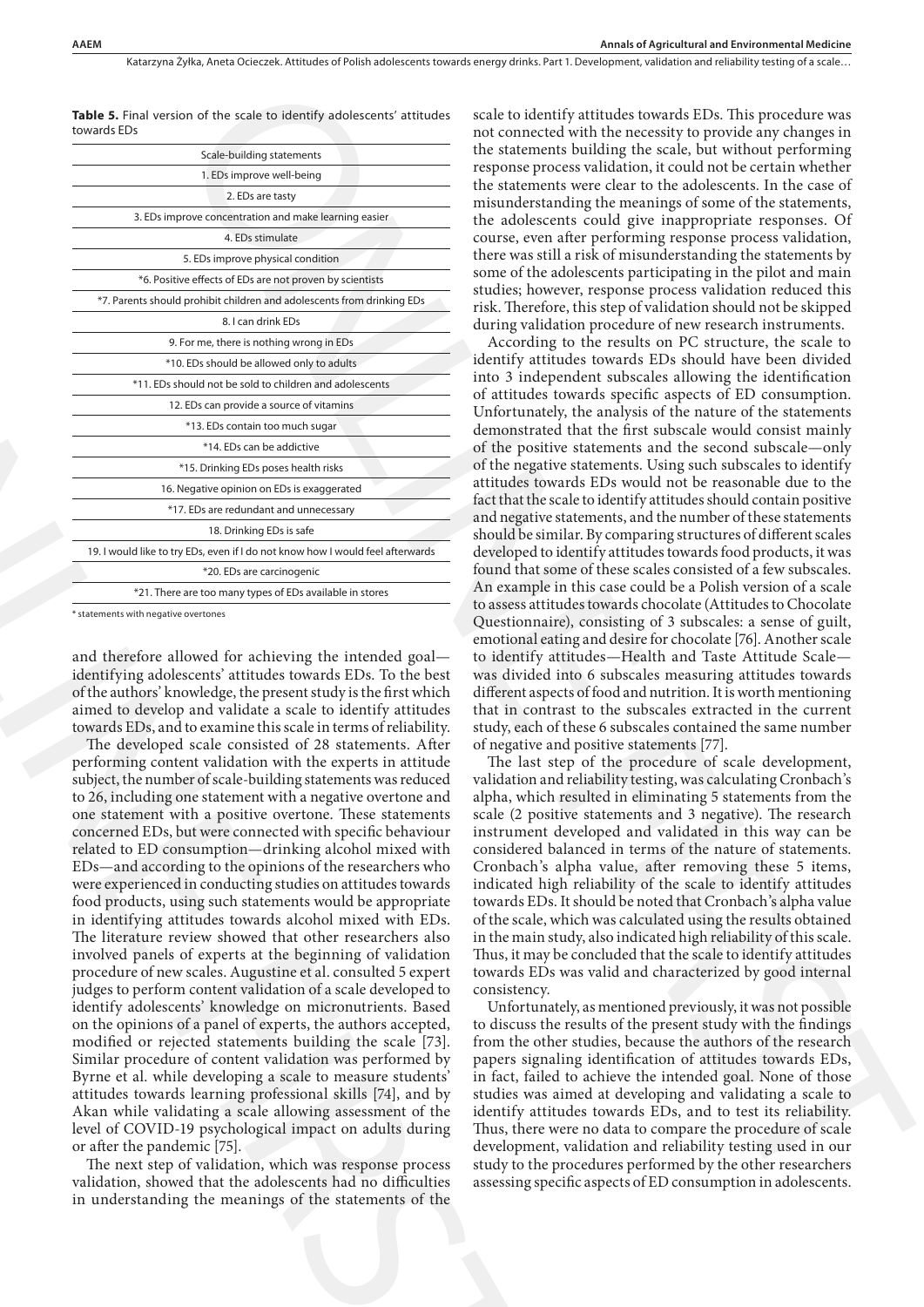#### **CONCLUSIONS**

The scale, which was developed, validated and examined in this study in terms of reliability, has good psychometric properties. Therefore, it can be used to conduct studies on identification of attitudes towards EDs in adolescent populations. Understanding attitudes towards EDs may be beneficial in creating nutrition education programmes aimed at decreasing ED consumption in adolescents. The use of such an instrument also has the potential to advance research in the health and social sciences.

#### **Acknowledgments**

The authors express their thanks to the adolescents for their participation, and to the parents and principals for agreeing to conduct this study.

## **REFERENCES**

- 1. Bogacz A. [Who is bothered with energy drinks?]. Przem Ferment Owoc-Warz. 2016;3:32–33 (in Polish).
- 2. Reissig CJ, Strain EC, Griffiths RR. Caffeinated energy drinks a growing problem. Drug Alcohol Depend. 2009;99(1–3):1–10. https:// doi.org/10.1016/j.drugalcdep.2008.08.001
- 3. Błaszczyk-Bębenek E, Jagielski P, Schlegel-Zawadzka M. Characteristics of energy drink consumption among adolescents from southern Poland. J Hygienic Engin Design. 2018;23:91–98.
- 4. Kwiatkowska K, Winiarska-Mieczan A, Kwiecień M, et al. [Consumption of energy drinks by teenagers in Lublin Province]. Probl Hig Epidemiol. 2018;99(2):140–145 (in Polish).
- 5. Carsi Kuhangana T, Muta Musambo T, Pyana Kitenge J, et al. Energy Drink Consumption among Adolescents Attending Schools in Lubumbashi, Democratic Republic of Congo. Int J Environ Res Public Health. 2021;18:7617. https://doi.org/10.3390/ijerph18147617
- 6. Cofini V, Cecilia MR, Di Giacomo D, et al. Energy drinks consumption in Italian adolescents: preliminary data of social, psychological and behavioral features. Minerva Pediatr. 2019;71(6): 488–494. https://doi. org/10.23736/S0026-4946.16.04492-3
- 7. Kaldenbach S, Strand TA, Solvik BS, Holten-Andersen M. Social determinants and changes in energy drink consumption among adolescents in Norway, 2017–2019: a cross-sectional study. BMJ Open. 2021;11:e049284. https://doi.org/10.1136/bmjopen-2021-049284
- 8. Harris JL, Munsell CR. Energy drinks and adolescents: what's the harm? Nutr Rev. 2015;73(4): 247–257. https://doi.org/10.1093/nutrit/nuu061
- 9. De Sanctis V, Soliman N, Soliman AT, et al. Caffeinated energy drink consumption among adolescents and potential health consequences associated with their use: a significant public health hazard. Acta Biomed. 2017;88(2):222–231. https://doi.org/doi: 10.23750/abm. v88i2.6664 Acknowledge method is the baseline of the state in the state in the state in the state in the state in the state in the state in the state in the state in the state in the state in the state in the state in the state in t
	- 10. Kurzydem L. Energy drinks as a potential health risk for children and adolescents. J Physical Educ Health. 2019;8(13):25–35.
	- 11. Ruiz LD, Scherr RE. Risk of Energy Drink Consumption to Adolescent Health. Am J Lifestyle Med. 2018;13(1):22–25. https://doi. org/10.1177/1559827618803069
	- 12. Schneider MB, Benjamin HJ, Committee on Nutrition and the Council on Sports Medicine and Fitness. Sports Drinks and Energy Drinks for Children and Adolescents: Are They Appropriate? Pediatrics. 2011;127(6):1182–1189. https://doi.org/10.1542/peds.2011–0965.
	- 13. Zucconi S, Volpato C, Adinolfi F, et al. Gathering consumption data on specific consumer groups of energy drinks. EFSA Supporting Publications. 2013;EN-394. https://doi.org/10.2903/sp.efsa.2013.EN-394.
	- 14. Euromonitor International. Will Increasing Regulation Slow Growth of Energy Drinks in Mexico? https://www.euromonitor.com/article/ will-increasing-regulation-slow-growth-of-energy-drinks-in-mexico (access: 15.02.2022).
	- 15. European Parliament. Parliamentary questions. Subject: National policies on energy drink sales to minors. https://www.europarl.europa. eu/doceo/document/P-8-2017-006897\_EN.html?redirect (access: 15.02.2022).
	- 16. Marmorstein NR. Interactions Between Energy Drink Consumption and Sleep Problems: Associations with Alcohol Use Among Young

Adolescents. J Caffeine Res. 2017;7(3):111–116. https://doi.org/10.1089/ jcr.2017.0007

- 17. Moussa M, Hansz K, Rasmussen M, et al. Cardiovascular Effects of Energy Drinks in the Pediatric Population. Pediatr Emerg Care. 2021;37(11):578–582. https://doi.org/10.1097/PEC.0000000000002165
- 18. Petrelli F, Grappasonni I, Evangelista D, et al. Mental and physical effects of energy drinks consumption in an Italian young people group: a pilot study. J Prev Med Hyg. 2018;59(1):E80-E87. https://doi. org/10.15167/2421-4248/jpmh2018.59.1.900
- 19. Richards G, Smith AP. A Review of Energy Drinks and Mental Health, with a Focus on Stress, Anxiety, and Depression. J Caffeine Res. 2016;6(2):49–63. https://doi.org/10.1089/jcr.2015.0033
- 20. Holubcikova J, Kolarcik P, Madarasova Geckova A, et al. Regular energy drink consumption is associated with the risk of health and behavioural problems in adolescents. Eur J Pediatr. 2017; 176(5):599–605. https:// doi.org/10.1007/s00431-017-2881-4
- 21. Matumoto MSS, Terada RSS, Higashi DT, et al. In vitro effect of energy drinks on human enamel surface. Rev Odontol UNESP. 2018;47(1):57– 62. https://doi.org/10.1590/1807-2577.02118
- 22. Hardy LL, Bell J, Bauman A, Mihrshahi S. Association between adolescents' consumption of total different types of sugar-sweetened beverages with oral health impacts and weight status. Aust N Z J Public Health. 2018;42(1):22–26. https://doi.org/10.1111/1753-6405.12749
- 23. Ajzen I. Attitudes and personality traits. In: Manstead T, editor. Attitudes, personality and behavior. 2nd ed. Berkshire: Open University Press; 2005. p. 1–23.
- 24. Bohner G, Dickel N. Attitudes and Attitude Change. Annu Rev Psychol. 2011;62:391–417. https://doi.org/10.1146/annurev. psych.121208.131609
- 25. Jain V. 3D Model of Attitude. Int J Adv Res Manag Soc Sci. 2014;3(3).
- 26. Maio GR, Haddock G. Attitudes: Content, Structure and Functions. In: The Psychology of Attitudes and Attitude Change. 2nd ed. Thousand Oaks: Sage Publications Ltd; 2015. p. 112–133.
- 27. Kowalkowska J, Lonnie M, Wadolowska L, et al. Health- and Taste-Related Attitudes Associated with Dietary Patterns in a Representative Sample of Polish Girls and Young Women: A Cross-Sectional Study (GEBaHealth Project). Nutrients. 2018;10(2). https://www.mdpi. com/2072-6643/10/2/254
- 28. Koo HC, Lee CL, Nur Hidayah AS, Nurain Hazwani AR. Knowledge, attitudes and practices of schoolchildren toward whole grains and nutritional outcomes in Malaysia. Appetite. 2018;123:256–263. https:// doi.org/10.1016/j.appet.2018.01.002
- 29. Gawronski B, Brannon SM. Attitudes and the Implicit-Explicit Dualism. In: Albarracin D, Johnson BT, editors. The Handbook of Attitudes. Volume 1: Basic Principles. 2nd ed. New York: Routledge; 2018. p. 158–196.
- 30. Krosnick JA, Judd CM, Wittenbrink B. The measurement of attitudes. In: Albarracin D, Johnson BT, Zanna MP, editors. The Handbook of Attitudes. Mahwah: Lawrence Erlbaum Associates Publishers; 2005. p. 21–76.
- 31. Maliszewski N, Suszek H, Abdulqadir Z, Wojciechowski Ł. [Implicit political attitudes in crisis situations: the case of 2010 presidential election]. Czasopismo Psychologiczne – Psychol J. 2017;23(1):21–33 (in Polish).
- 32. Chybicka A, Kosakowska N, Karasiewicz K. [Behaviour and explicit and implicit attitudes towards gender]. Przegląd Psychologiczny. 2008;51(4):465–490 (in Polish).
- 33. Ocieczek A, Bartkowicz J, Żyłka K. [Determinants of Consumers' Attitudes and Behaviors in the Novel Food Market as Indicators of the Evolutionary Changes in the Food Market]. Roczniki Naukowe Stowarzyszenia Ekonomistów Rolnictwa i Agrobiznesu. 2018;20(6):181– 188 (Polish). https://doi.org/doi: 10.5604/01.3001.0012.7759 Adeleconts, (16febre 8es 2017/15:111-116 Istipe:Moissary10.1689/<br>
16febre 8es 2017/15:111-116 Istipe:Moissary10.1689/<br>
16febre 8.7 Remains C. Remains C. Remains C. Remains C. Remains C. Remains C. Remains C. Remains C. Re
	- 34. Casuccio A, Bonanno V, Catalano R, et al. Knowledge, Attitudes, and Practices on Energy Drink Consumption and Side Effects in a Cohort of Medical Students. J Addict Dis. 2015;34(4):274–283. https://doi.org /10.1080/10550887.2015.1074501
	- 35. Ancheta A, Manchikanti N, Neelam S, et al. Nurses: Their Knowledge, Attitudes, and Practices About Energy Shots. New Jersey Nurse & Institute for Nursing Newsletter. 2018;48(2):10–12.
	- 36. Aljaloud SO. Understanding the Behaviors and Attitudes of Athletes Participating in the 2016 Rio Olympics Regarding Nutritional Supplements, Energy Drinks, and Doping. Int J Sports Exerc Med. 2018;4(4). https://doi.org/10.23937/2469-5718/1510099
	- 37. Luo R, Fu R, Dong L, et al. Knowledge and prevalence of energy drinks consumption in Shanghai, China: a cross-sectional survey of adolescents. Gen Psychiatr. 2021;34(3):e100389. https://doi.org/10.1136/ gpsych-2020-100389